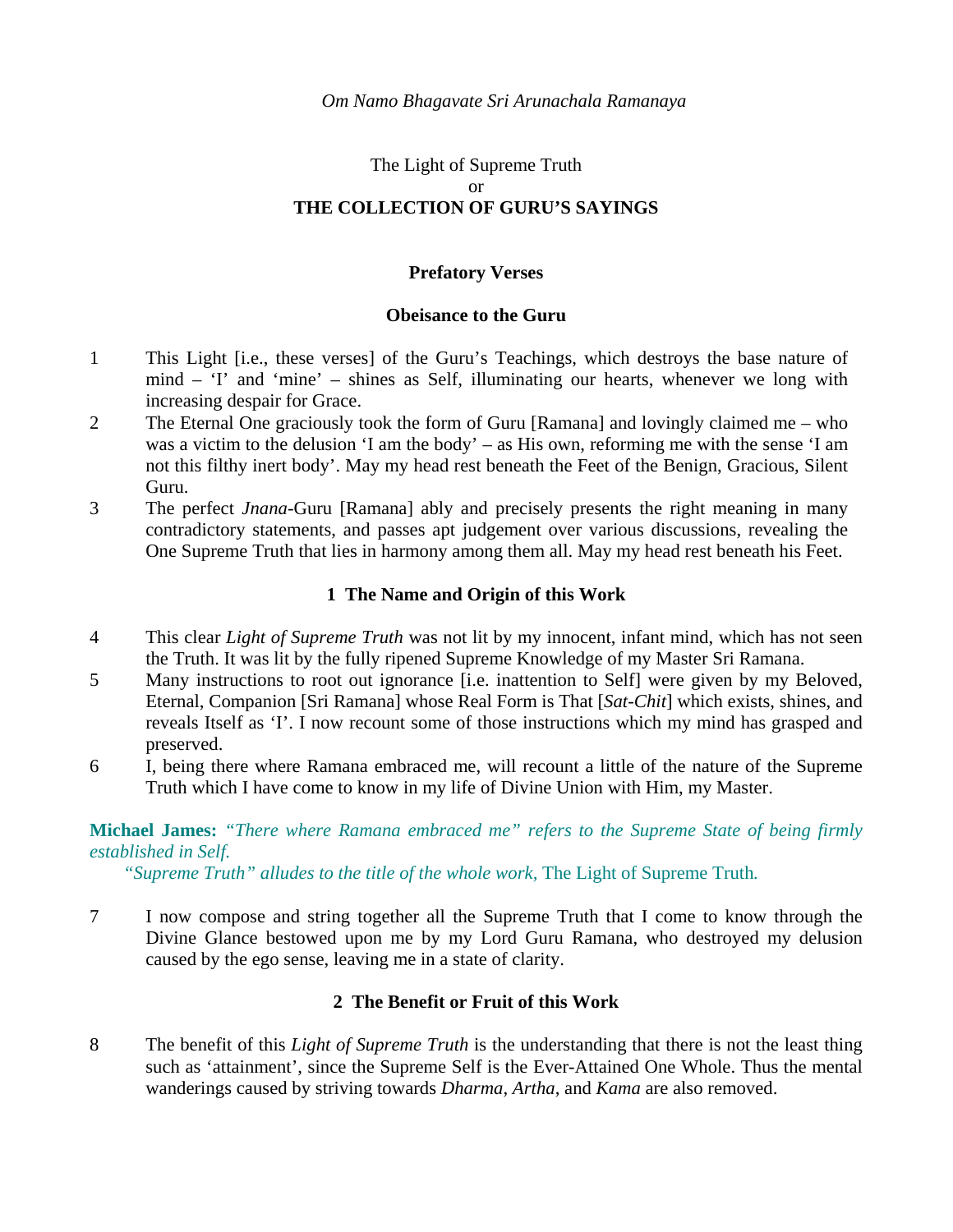*Sadhu Om: Up till now the* shastras *have prescribed, as the rightful goals of human life, the following four aims:* 

> Dharma*: the practice of righteous social duties.* Artha*: the acquisition of wealth through righteous means.* Kama*: the satisfaction of desires within righteous limits.* Moksha*: liberation, the natural state of abiding as Self.*

 *This work,* The Light of Supreme Truth *shows us now that the first three worldly aims are futile and transitory, and thus it removes our wandering mental efforts to attain them. We may however still think, "Is not mental effort at least needed to obtain* Moksha*?" but again this Light shows us the meaninglessness of striving to 'attain' Self, which is ever-attained, and instead it recommends the cessation of all mental activity, thereby fixing us in the eternal, motionless and ever-attained State of*  Self. Is there therefore any Supreme Goal other than that which is given here, through this Light of Supreme Truth*? Refer to verse 1204.*

9 Self, which is one's own true nature, is the substratum of all happiness in this and in other worlds. Therefore, to be firmly established in Self, unshaken by thoughts concerning the various other paths [Karmas, Yogas etc.,] which will lead only to the pleasures of this and of other worlds, is the fruit of this work.

## **3 The Submission to the Assembly**

*Michael James: It was the tradition in ancient days for a writer to submit his work to an Assembly of learned men. He therefore had to compose a verse of 'Submission', requesting the Assembly to correct any error found in his work.* 

- 10 When scrutinized it will be found that these sweet verses of *The Collection of the Guru's Sayings* have not been composed by my dull and deluded thinking mind, but that they have been inspired without thought by the Divine Venkatavan [Sri Ramana].
- 11 Why should I offer a 'Submission to the Assembly' for a work which has not been done with the sense of doership, 'I'? The whole responsibility for this work belongs to Him, the Supreme Lord [Sri Ramana], whom even the Great Ones can realize only through the *Samadhi* of Mystic Silence within their hearts.

### **4 Dedication**

12 Since it was my mother who helped me [in giving me this birth] to achieve the Attainment [*Jnana*] dispelling ignorance, I gratefully present this work to Her. "Let this be a dedication to her pure heart which knew not any deceit."

### **5 The Author**

13 Kanna Murugan [Sri Muruganar], who through the look of Grace has seen *Chit*, the grandeur of all wealth, is merely the Divine Feet of his Master [Sri Ramana], strung into a garland some of his Guru's words and has given it [to the world] as the Supreme Treasure.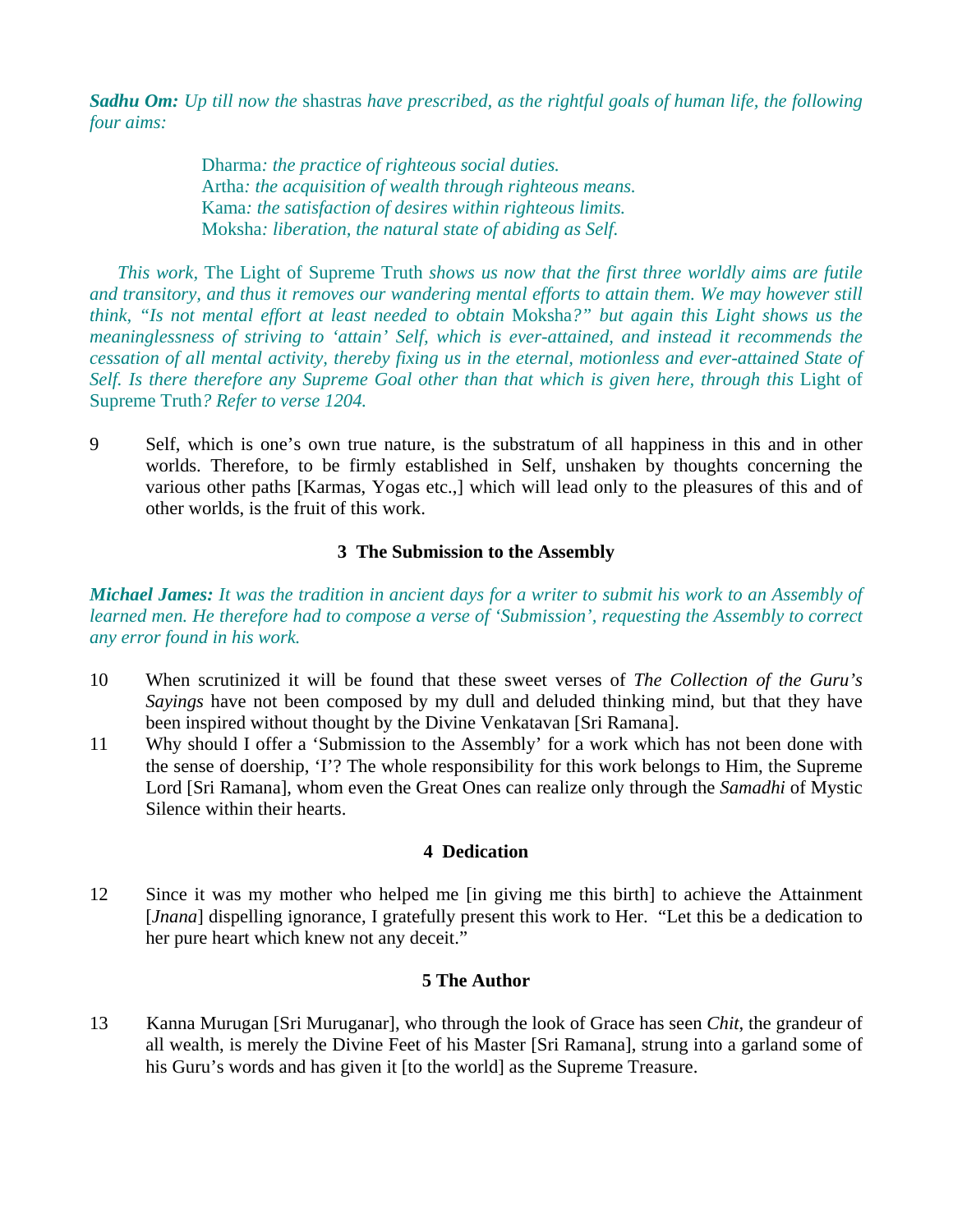### **PART ONE**  AN ANALYSIS OF THE TRUTH

#### **Benedictory Verses**

14 In response to the great and befitting penance [*tapas*] performed by the ocean-girdled Mother Earth, the nameless and formless Supreme *Brahman* Itself took the glorious name and form of Sri Ramana *Sadguru*. May those spotlessly pure Feet – *Sat-Chit* [Existence-Consciousness] – be in our hearts.

*Michael James: The* tapas *performed by Mother Earth is a poetic way of referring to the intense longing for Truth of many matured aspirants on Earth. This longing naturally brings forth the Supreme in the form of a* Sadguru *such as Sri Ramana.* 

15 Self, that pure *Brahman* which is Itself the Mono-syllable, shining as the heart of all beings and things, is the excellent and sweet benediction to this *Collection of the Guru's Sayings*, which removes the delusion of ignorant ones.

*Sadhu Om: It is worth referring here to one stray verse of Sri Bhagavan Ramana: "One Syllable shines for ever in the Heart as Self; who can write It down?" The One Syllable mentioned in both cases is 'I' [*Aham*] or Self, which is unwritable, being beyond thought, word or expression.* 

- 16 The experience of our own Existence, which is the Supreme Reality, *Jnana* Itself, shines as the Mystic Silence and is the True Self behind the fictitious first person 'I'. May that Absolute Supreme Self, [known as] the Feet, be upon our heads.
- 17 For those who turn within, the perfect asset is the Grace of Guru Ramana, whose true form is the sleepless-sleep [*Turiya*]; it is the sweet Fruit whose juice is the supremely pure Bliss that creates in the aspirant an ever-increasing taste, free from aversion, and It is the beautiful Lamp which, without need of kindling, leads one to the Heart.

*Sadhu Om: Grace is here shown to be the same as* Turiya*, the true form of Guru Ramana, which shines eternally as 'I-I', the self-luminous Heart and is therefore called the lamp which needs no kindling.* 

 *There are two possible translations of the next verse:*

- 18a My Master Sri Ramana has taken possession of me, destroying the miseries caused by my inattention to Self; His beauty is His Oneness with *Jnana* and His True Form lies beyond both attachment and detachment. His Feet are the perfect example of all precepts of the Truth.
- 18b My Master Sri Ramana has taken possession of me, destroying the miseries caused by my inattention to Self. Though He has the beauty of *Jnana* and Renunciation, His True Form lies beyond both attachment and detachment, and His Feet are the perfect example of all precepts of the Truth.

### **1 The Truth or Reality of the World**

19 As cause alone is seen as its effect, and since Consciousness [*Brahman*], which is the cause, is as clearly true as an amalaka fruit on one's palm, this vast universe, its effect, which is described in the scriptures as mere names and forms, may also be called true.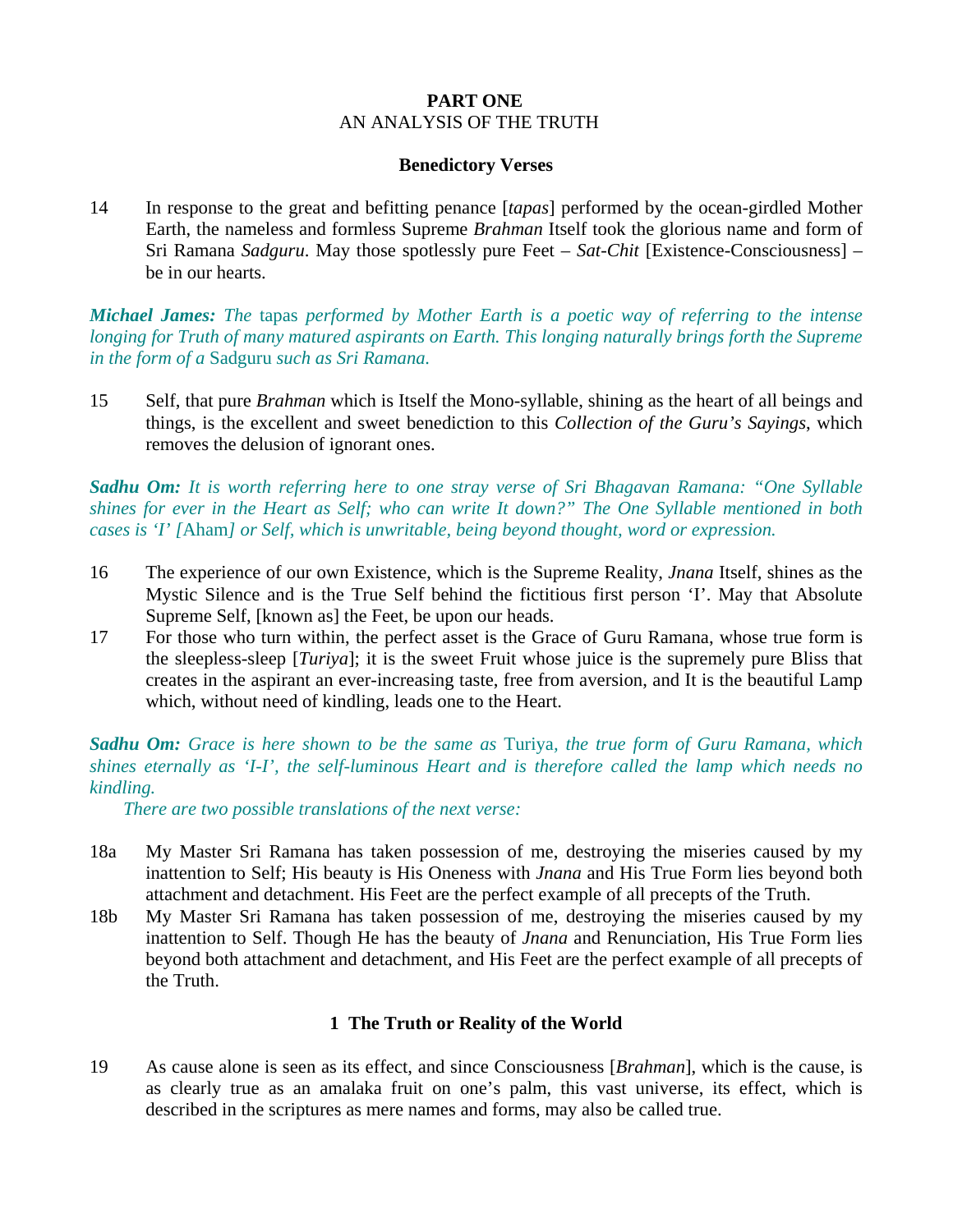*Sadhu Om:* Brahman *has five aspects,* Sat-Chit-Ananda-Nama-Rupa *[i.e., Being, Awareness, Bliss, name and form]. The first three aspects are real, being eternally Self-shining, whereas name and form are unreal aspects, since they merely seem to exist, depending upon the illumination of* Sat-Chit-Ananda*.* 

 *If, however, one sees the cause,* Sat-Chit-Ananda*, which is real, one may say, ignoring the apparent names and forms, that this universe is also real.* 

20 When viewed from the standpoint of the eternally self-existent Cause, even the three, seven or twenty-one worlds will appear to be real. But when one sees only the names and forms of the world as real, then even *Brahman*, their cause, will appear to be absolutely non-existent or void [*sunya*].

*Michael James: The three, seven and twenty-one worlds occur in different traditional, cosmological classifications.* 

- 21 For the sake of those [ignorant ones] who take the world, which appears before them, as real and enjoyable [it became necessary for the scriptures to say that] it is God's creation. But for those who have obtained unobstructed Knowledge of Self, the world is seen merely as a bondage-causing mental imagination.
- 22 This world of empty names and forms, which are the imagination of the five senses and an appearance in the pure Supreme Self, should be understood to be the mysterious play of *Maya*, the mind, which rises as if real from Self, *Sat-Chit*.

*Michael James: The origin of* Maya*, meaning "that which is not" is unknown; it appears, functioning in man, as mind, and is inferred in God through his actions, sustenance, and dissolution of this whole universe; it ends, on being seen to be non-existent, when the Truth is known.* 

 *The seer, known as mind or 'I', and the seen, known as the world, rise and set simultaneously in Self. If Self sees Itself through Itself, it is Self; if It sees Itself through the mind or 'seer', it appears as the world or 'seen'.* 

23 The Realised who do not know anything as being other than Self, which is absolute Consciousness, will not say that the world, which has no existence in the view of the Supreme *Brahman*, is real.

*Michael James: The Tamil word* Iraivan *is usually understood as meaning God, the Lord of this world, and as Bhagavan has elsewhere explained, the trinity of soul, world and their Lord will always appear to co-exist in* Maya*, and thus the apparent world does exist in the view of its apparent Lord, God. Therefore, on seeing this verse, Bhagavan remarked "Who said that there is no world in God's view?", but when the author, Sri Muruganar, explained that he had used the word in the sense of the Supreme* Brahman*, Sri Bhagavan accepted this meaning and approved the verse.* 

24 O man, like a parrot waiting expectantly for the silk-cotton fruit to ripen, you persist in your sufferings, believing this world appearance to be real and enjoyable; if the world is real simply because it appears to your senses, then a mirage would be water.

*Michael James: The fruit of a silk-cotton tree always remains green, not turning colour even after ripening; the parrot meanwhile waits expectantly, hoping to eat it when it changes colour, but is finally disappointed when it bursts, scattering its hairy seeds.*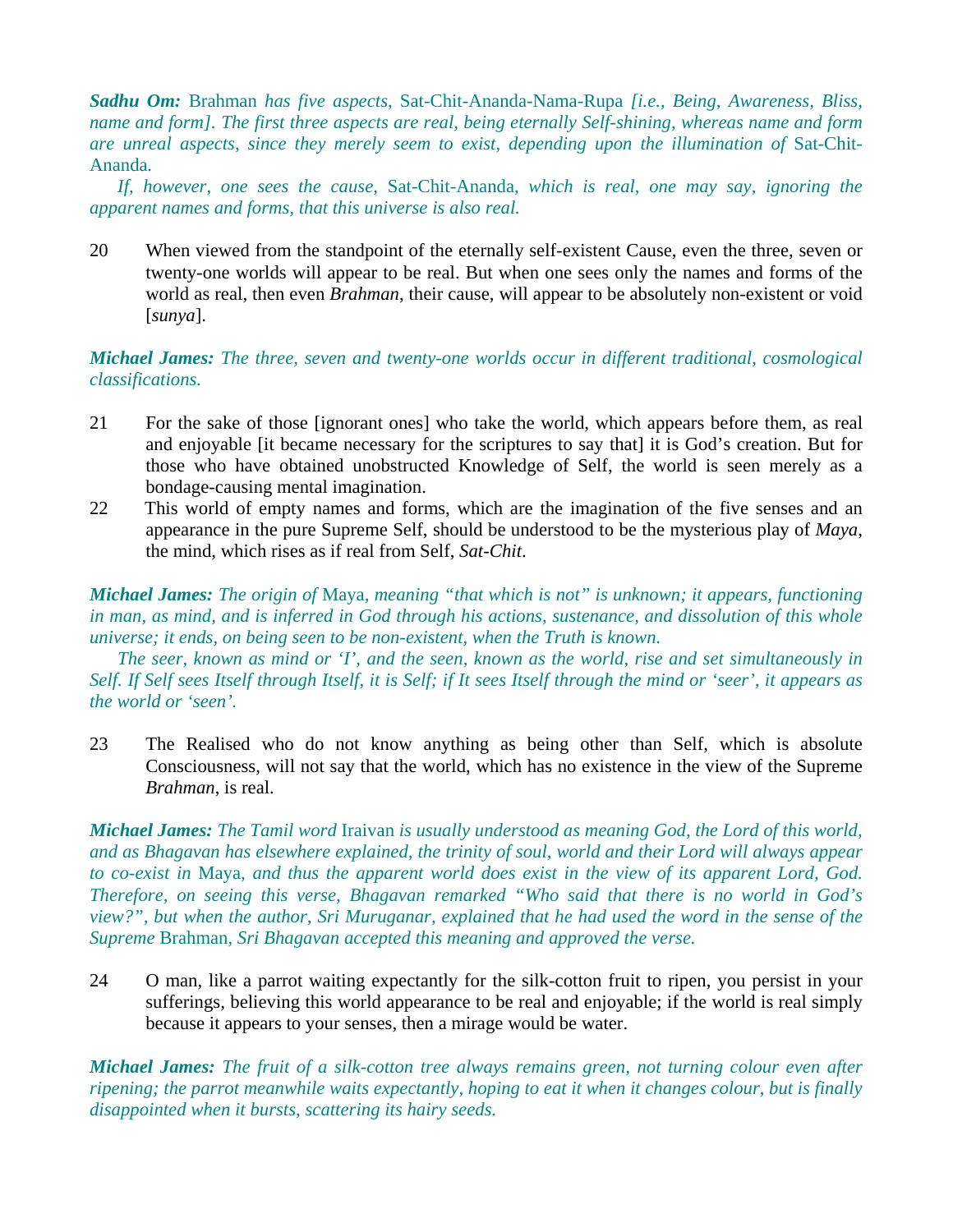- 25 Forgetting Self, which gives you [the seer] light to see, and being confused, do not run after this appearance [the world which you see]. The appearance will disappear, and is hence not real, but Self, the source of you [the seer], can never disappear, so know that That alone is real.
- 26 Is the word 'Real' befitting to this world, which is seen only by the illusory and changeful mind, but not by Self, the source of mind?

# *Michael James: As Self knows Itself alone to be, any imagination such as this world is entirely nonexistent to It, and thus is never seen by It.*

- 27 Fear not on seeing this empty world, which appears as a dream in the sleep of Selfforgetfulness. This imaginary and bondage-causing world-picture, [projected on the background] of the dark, dense mind, will not stand in the light of Supreme Knowledge, *Sat-Chit-Ananda*.
- 28 O aspirants who hide yourselves away fearing this world, nothing such as a world exists! Fearing this false world which appears to exist, is like fearing the false snake which appears in a rope.
- 29 This world is only seen without doubts in the waking and dream states where thoughts have risen and are at play. Can it be seen in sleep where not even a single thought rises? Thoughts alone [therefore] are the substratum of this world.
- 30 If it is thus said that this world is a mere play of thoughts, why, even when the mind is quiet, does the world-scene, like a dream, suddenly appear in front of us? That is due to the stored momentum of past imaginations!
- 31 Just as the spider emits the thread [of its web] out from its own mouth and again withdraws it back, so the mind projects the world out from itself and again absorbs it back within.
- 32 When the mind passes through the brain and the five senses, the names and forms [of this world] are projected out from within. When the mind abides in the Heart, they return and lie buried there.
- 33 This world, full of differences of names and forms, will remain as [the undifferentiated] *Brahman* when these are removed. The ignorant one masks the Supreme with imaginary names and forms and, being thereby self-deluded, sees Him as the world.
- 34 The deceptive I-am-the-body idea alone makes the world, which is an appearance of names and forms, seem real, and thereby it at once binds itself with desires [for the world].
- 35 Since this world of dyads and triads appears only in the mind, like the illusory ring of fire formed [in darkness] by whirling the single point of a glowing rope-end, it is false, and it does not exist in the clear sight of Self.
- 36 O worldly-minded man who is unable to understand the wise reasoning and the teachings of Sages about the Supreme Knowledge, if properly scrutinized, this big universe of delusion is seen to be nothing but the illusive play of the *vasanas* [mental tendencies] within you.
- 37 Like the illusory yellow seen by a jaundiced eye, the whole world that you see before you is the product of your own mind, which is full of deceptive vices such as desire [anger, lust and so on]. In reality, however, it is a plenitude of pure *Jnana*.
- 38 Just as 'yellow' fades away in the sunlight, the appearance of this world disappears in the Light of Self-Knowledge, and therefore it cannot be a creation of the Supreme [Self]. It is merely like the beautiful colour designs which appear on a peacock's plumage; that is to say, it is only the reflection of the *vasanas* within you.

### *Michael James: 'Yellow' in South India refers to turmeric, whose stain fades away in sunlight. Beautiful colour designs, which are not seen on each individual peacock feather, appear on its plumage, due to the combination and positioning of many feathers.*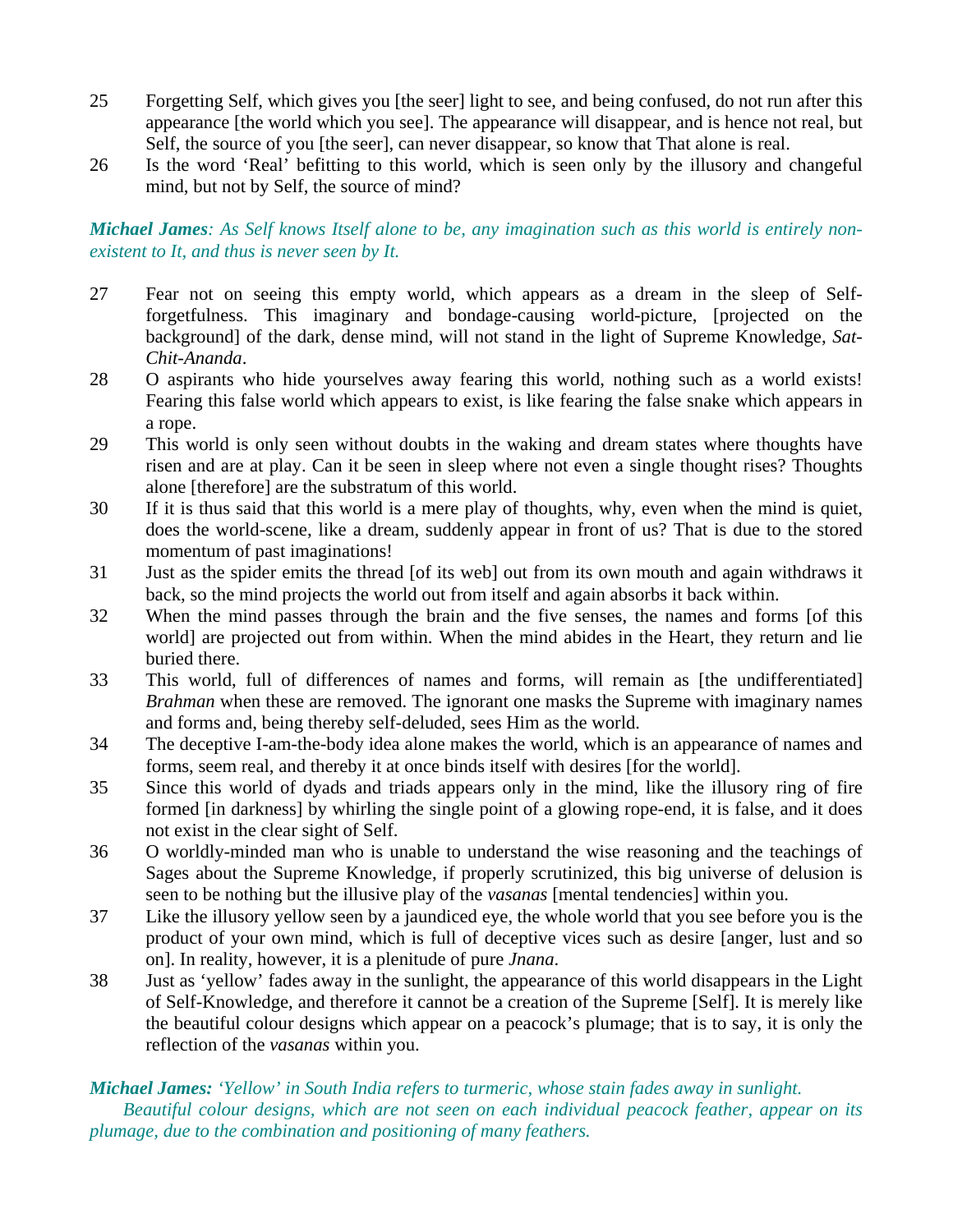- 39 This world is a mere illusion seen in the deluded objective sight of the ego, which is simply the 'I-am-the-body' idea. In the sight of Self-Knowledge, however, it is as false as the apparent blueness in the sky.
- 40 How does this false and villainous vast world, that cheats and ravages the minds of all people [except the wise], come into existence? Because of no reason other than our own mistake in falling away from, instead of clinging to, Self-attention.
- 41 This life, an illusion based upon [our] likes and dislikes, is an empty dream, which appears, as if real, during the sleep [of ignorance], but which is found to be false when one wakes up [into Self-Knowledge].
- 42 When the mind is least in pure Supreme Self-Consciousness, all the powers which seemed to function [through the mind], such as '*Icheha'* [will-power], '*Kriya'* [the power of action] and '*Jnana'* [the power of knowing], will cease, being found to be imaginary.
- 43 The projected picture of this world of triads is a play of *Chit-Para-Shakti* [i.e., the power or reflected light of Self-Consciousness] on the screen of Supreme Consciousness.
- 44 The appearance of this illusory world, which is seen as real, is just like the serpent seen in a rope, the thief seen in a tree-stump or the water seen in a mirage.
- 45 The various ornaments fashioned out of gold are not different from the gold, and similarly, this world of moving and unmoving things, manifested out of Self, cannot be other than Self.
- 46 Self is hidden when the world appears, but when Self shines forth, the world will disappear. Being different in nature, like the [apparent] dog [seen in] the stone, both cannot be seen together.

## *Sadhu Om and Michael James: The nature of Self, the true aspect of* Brahman*, is not these names and forms, whereas the nature of the world, the false aspect of* Brahman*, is not* Sat-Chit-Ananda*, so both cannot be seen simultaneously. See also verses 876, 877, 1216.*

- 47 This world which appears, concealing Self, is a mere dream, but when 'concealed' by Self, it remains as none other than Self.
- 48 This whole world of triads which deludes us, seeming to be an undisputable reality, is only the form of the Supreme Power [*Chit-Shakti*], which abides eternally as none other than the Supreme Self.
- 49 As the fire shines hidden within the smoke, the Light of Knowledge shines hidden within the names and forms of this world. When the mind is made clear by Supreme Grace, the nature of the world is found to be real [as Self], and it will appear no more as the illusory names and forms.
- 50 For those who never lose the True Knowledge of Self, which is the base of all senseknowledge, the world also is nothing other than Self-Knowledge. But, how can an ordinary man, who has not gained Self-knowledge, understand the statement of Sages who, seeing through *Jnana*, say that the world is real?
- 51 Those who have given up worldly [i.e. sense] knowledge and attachment to it, and who have destroyed the evil force of mind [i.e. *Maya*], thus gaining Supreme Self-Consciousness, alone can know the correct meaning of the statement, "The world is Real".
- 52 If one's outlook is changed into *Jnana* [Divine Wisdom], seen through That, the entire universe, consisting of the five elements such as ether and so on, will be found to be real, being the Supreme Knowledge Itself. Thus you should see.
- 53 If one's outlook is changed into *Jnana*, seen through That, this same world, seen previously as a hell of misery, will be found to be a heaven of Bliss.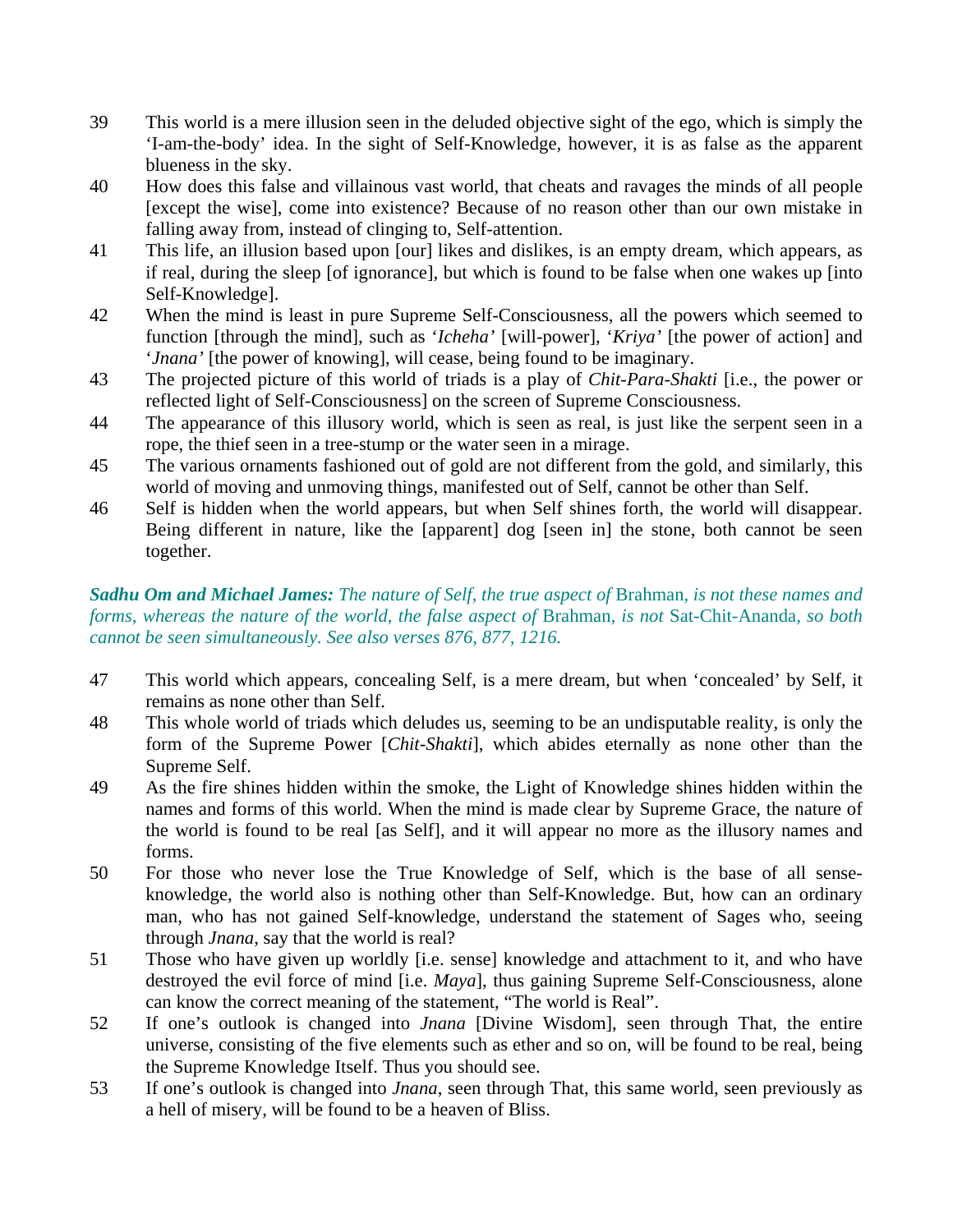54 As per the saying "The seen cannot differ from the seeing eyes", the *Jnani*, whose eye [i.e. outlook] has become *Sat-Chit-Ananda* due to the cessation of all mental activities, sees this world also as *Sat-Chit-Ananda*.

## *Michael James: See verse 343.*

- 55 The appearance of this world, like the illusory appearance of a dream, is merely mental and its truth [therefore] can be known correctly only by the Supreme Consciousness that transcends *Maya*, the mind.
- 56 O foolish, illusory mind, deluded by seeing the daily dream which is nothing but your [mind's] own nature, if you discern the true nature of your own Self, which is *Sat-Chit-Ananda*, can this world be anything other than That?
- 57 This empty world, bewildering with multiplicity, is, in its original state, unbroken uniform Bliss, just as the multi-coloured peacock is, in its original state, the single-coloured yellow eggyolk. Abide as Self and know this truth.
- 58 Those who have attained their aim, *Jnana*, do not see this world as a multitude of differences, since the multiple differences of this world are a sportive play of *Chit-Shakti*, the one Whole.
- 59 For the *Jnani*, who, free from the 'I-am-the-body' idea, is established in Self, this world shines as His own Self-Knowledge; and therefore it is wrong for us to see it as something different [i.e. as multiple names and forms].
- 60 By turning Selfward, you destroy your delusion, this world; what then remains as 'this is void' is known by you, Self; so, to destroy this [apparent] void also, drown it in the ocean of Self-Knowledge.
- 61 If you abide in the Heart as *Sat-Chit* ['I am'], by which the whole universe exists and shines, then this world will also become one with you, losing its false, frightening dualities.
- 62 He who knows this world-appearance to be his own form, Supreme-Consciousness, experiences the same Consciousness even through his five senses.

# **2 The Unreality of the World**

- 63 Some assert, "This world before our eyes, though not permanent, is real enough". We deny it saying, "Permanence is one of the marks of Reality".
- 64 Some people argue, "Though divided, this world we see cannot be devoid of Reality". We refute them saying, "Wholeness is also a mark of Reality".

## *Sadhu Om: Eternal, Unchanging and Self-Shining: these, Sri Bhagavan Ramana used to declare, are the three essential factors of Reality.*

- 65 Because the nature of Reality is Whole, Self-radiant Existence, transcending time and space, *Jnanis* will never deem as real this world, which is destroyed by Time's Wheel.
- 66 The One Supreme Bliss, '*Sadhasivam*' [i.e. Self] is alone approved [by *Jnanis*] to be the Whole Reality. This world, seen as full of miseries and defects, is known only by the mind which is unreal and divided with differences.
- 67 It is the result of the delusion I-am-the-limited-body, that the world, which is nothing but Consciousness, is known as a second entity, separate from Consciousness.
- 68 Will that which is perceived by the senses of this unreal body be real or unreal? O mind, worried and wearied by worldly ways, consider this thoroughly now and reply.
- 69 Whatever is seen by the ego who, having fallen from the true state of Self and having been buried deep in dark ignorance, takes the body as 'I', is not at all real and is simply non-existent.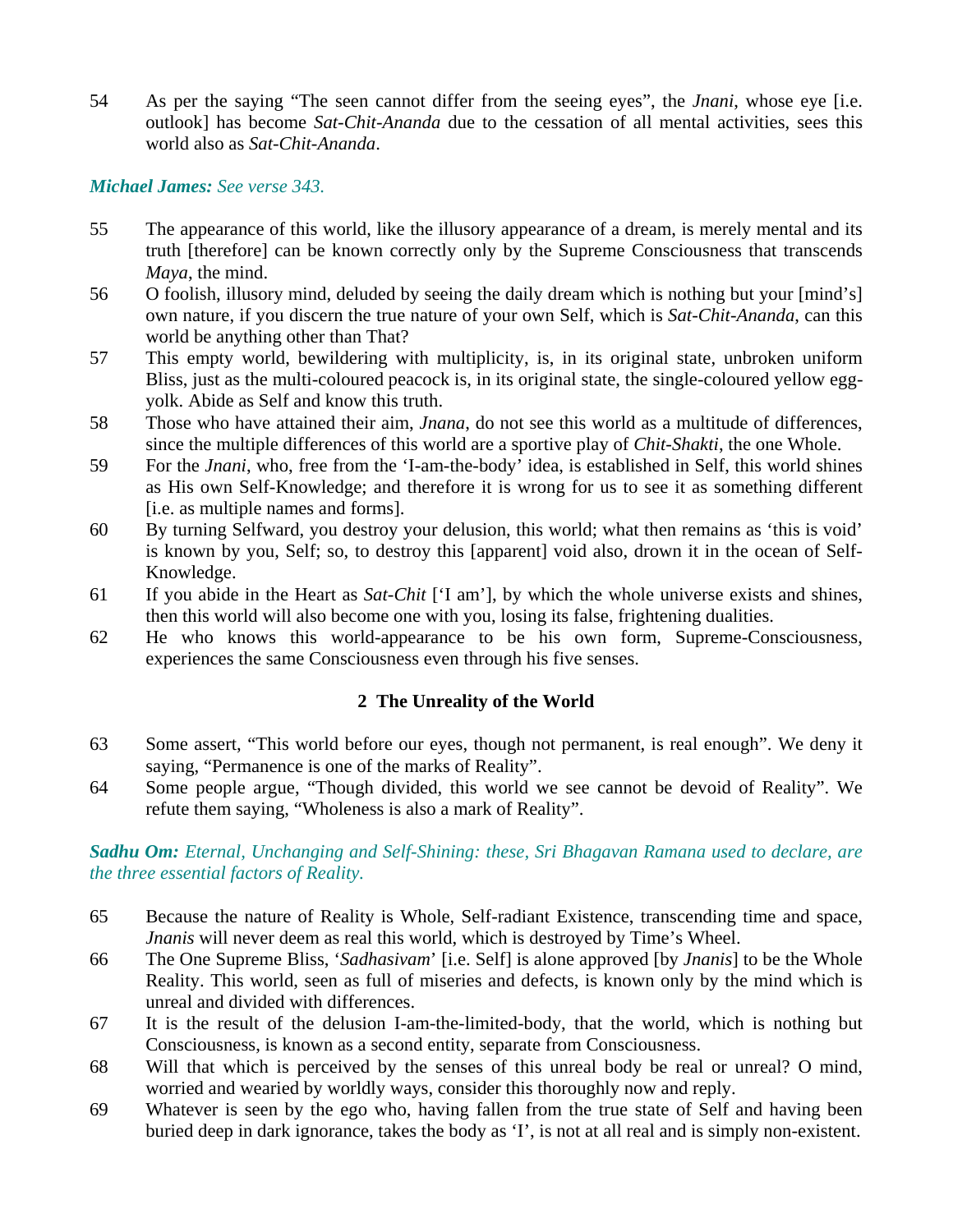70 Though the appearance of the world seems to be very real and attractive, it can only appear in '*Chittam*' which is '*Chit-Abhasa*' [the reflection of Self-Consciousness]. In pure Self-Consciousness, however, it is non-existent.

*Michael James: Just as a cinema picture can be seen clearly only in a limited light on a dark background, and will fade away in the bright sunlight, so also the world-appearance can be seen clearly only in the limited light of the mind and will disappear in the light of pure Self-Consciousness. The limited consciousness of the mind is a mere reflection of Self-Consciousness, conditioned as '*Chittam'*, the store of tendencies which acts like the roll of film in the cinema analogy. See also verse 244, where this idea is further explained and clarified. See verse 114.*

# **3 The Allurement of the World**

- 71 Just as the goat's beard wanders and wags for nothing, people roam about merrily but in vain, doing Karmas for the fulfilment of their worldly desires, while despising the disciplines [followed by aspirants] which lead to eternal *Moksha* in Self. Ah, what a pitiable spectacle is the condition of these worldly people!
- 72 Longing for a tiny grain of pleasure, people toil so hard using the mind to plough the field of the five senses, but they never wish for the flood of Bliss which is the fruit that comes by ploughing the Heart, the Source of the mind, with [simple] Self-attention. Ah, what a wonder!
- 73 The moon-like *jiva* [the mind], ever wedded to the sun-like Self, should always remain in her home, the Heart; to forsake the Bliss of Self and go astray for worldly pleasures, is like the madness of a wife who spoils her precious chastity.

## *Michael James: See also verses 996.*

74 Only when the world's allurement is lost will true Liberation be possible [and its allurement cannot be lost unless it is found to be unreal]. Hence, to try to foist reality upon this world is to be just like an infatuated lover who tries to foist chastity upon a prostitute.

*Sadhu Om: A lover foists chastity upon a prostitute only because of his infatuation with her, and similarly some schools of thought argue and try to insist upon the world's reality, only because of their immense desire for the enjoyment of this world. Therefore Liberation, which is the fruit of desirelessness, is absolutely impossible for them. Refer also to verse 635.*

# **4 The Aridity of the World**

- 75 Only for the mad folk who are deluded, mistaking this fictitious world as a fact, and not for the *Jnani*, is there anything to revel in except *Brahman*, which is Consciousness.
- 76 Will those who are rooted in the Knowledge of Truth stray to worldly ways? Is it not the base and weak nature of animals that descends to the sensual pleasures of this unreal world?
- 77 If you ask, "What is the benefit of sacrificing the innumerable sensual pleasures and retaining mere Consciousness?", [we reply that] the fruit of *Jnana* is the eternal and unbroken experience of the Bliss of Self.

*Sadhu Om: Any experience of worldly pleasure is small and interrupted, whereas the Bliss of Self attained through* Jnana *is eternal and unbroken, and is therefore the greatest benefit.*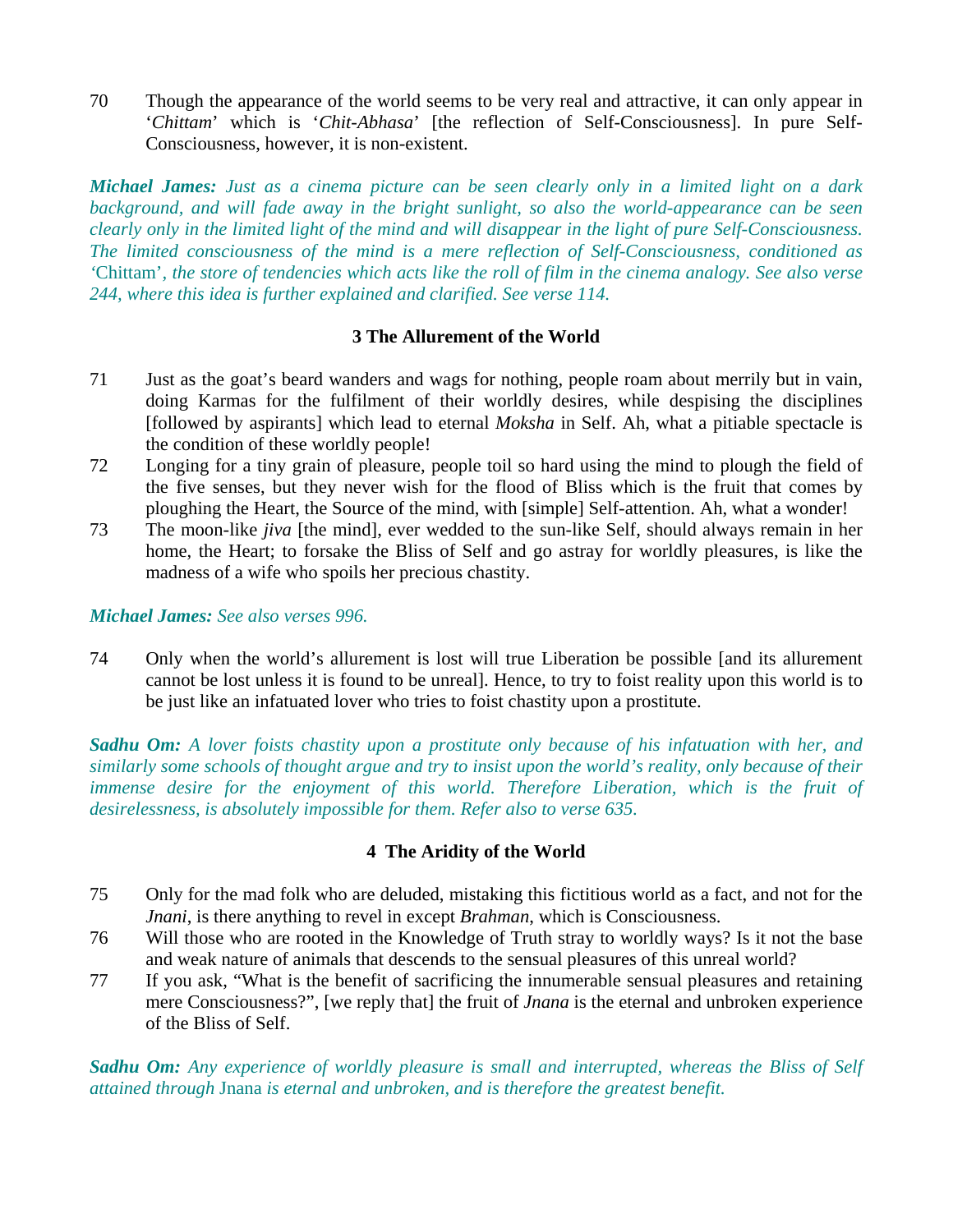- 78 Truly there is not the least happiness in any single worldly objects, so how then is the foolish mind deluded into thinking that happiness comes from them?
- 79 Fools are now so proud and happy of the wealth and pleasure of this world, which may at any time abandon them in disappointment and distress.
- 80 Suffering from the heat of the three-fold desires, all living beings wander in the empty and arid desert of this dream-world, which is created by the whirl of past tendencies. The shade of the Bodhi-tree which can completely cool this heat is only Self, which shines as *Turiya* [the fourth state].

#### *Michael James: The three-fold desires are for women, wealth and fame.*

#### **5 Playing One's Role in the World**

- 81 Realising the truth of Self within your heart and ever abiding as the Supreme, act according to the human role which you have taken in this world, as if you taste its pleasures and pains.
- 82 It is not right for the Wise One to behave improperly, even though He has known all that is to be known and attained all that is to be attained. Therefore, observe the code of conduct which is befitting to your outward mode of life.

 *The last line refers to religions, caste, and so on.* 

#### **6** *Vivartha Siddhanta* **(The Doctrine of Simultaneous Creation)**

83 From his condescending opening words, "Because we see the world", it is to be understood that the Great Master, Bhagavan Sri Ramana, who gives the most practical assistance to aspirants, sets aside all other doctrines and teaches that only the 'Doctrine of *Vivartha'* is suitable to be taken as true.

**Sadhu Om:** 'Because we see the world' are the first words of verse one of Ulladu Narpadu, *Bhagavan's forty-verse poem on the nature of reality.* 

*Though His experience of the Truth can only be adequately expressed by the 'Doctrine of Ajata', Bhagavan Sri Ramana uses only the 'Doctrine of* Vivartha*' for His Teachings.* 

 *Assuming a cause and its effect, religions generally teach that God has created individual souls and the world; some teach the 'Doctrine of* Dwaita*' [duality], which postulates that all these three [God, souls and the world] will eternally remain separate; others teach the 'Doctrine of*  Vishishtadwaita*' [Qualified non-duality], which postulates that though duality now prevails, the souls and the world will at some later time merge into union with God; others again teach the 'Doctrine of*  Advaita*' [Non-duality], which postulates that even now, though they seem to be separate, these three are in truth mere appearances and are none other than the one Reality; and many other doctrines are also taught by various religions.* 

 *Aspirants may be graded into four levels of maturity, dull [*manda*], medium [*madhyama*], ripe [*teevra*] and fully ripe [*Ati teevra*]; those of the first two grades will readily accept the 'Doctrine of*  Dwaita*' or '*Vishishtadwaita*'.* 

 *The 'Doctrine of* Vivartha*' is recommended to explain the standpoint of* Advaita*, i.e., to explain how the world-appearance, its seer, and the seer's knowledge of the appearance all come into existence simultaneously, unconditioned by cause and effect. However, since this accepts the appearance of the world, souls and God, it is only a working hypothesis to help aspirants. The 'Doctrine of* Ajata*', on the other hand, never accepts even the appearance of this trinity, but proclaims*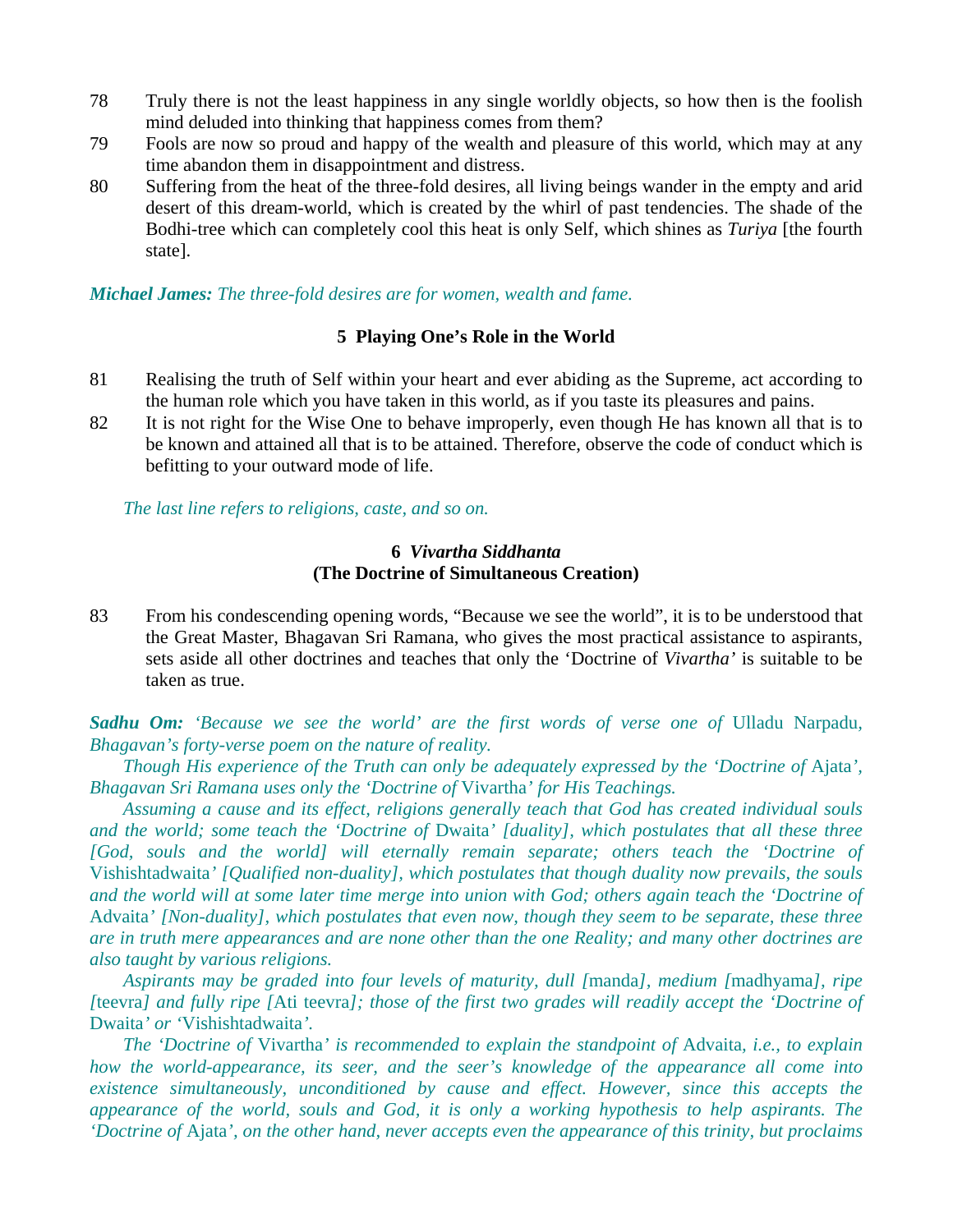*that the One Self-shining Reality alone exists eternally and without modification;* Ajata *is therefore the highest of all doctrines and it is only suitable for the fully-ripened aspirants.* 

 *Bhagavan Sri Ramana therefore comes down condescendingly and, setting aside '*Ajata*' and the two lower doctrines, He advocates through His* Forty Verses on Reality *the 'Doctrine of* Vivartha*' which is suitable for the ripe aspirants who have no faith in the lower doctrines, yet do not have the maturity to grasp the highest, '*Ajata*'.* 

- 84 All that is perceived by the mind was already within the heart. Know that all perceptions are a reproduction of past tendencies now being projected outside [through the five senses].
- 85 Self Itself is seen [due to *Maya*] appearing as the many names and forms of this universe, but It does not act as the cause or the doer, creating, sustaining and destroying this universe.
- 86 Do not ask, "Why does Self, as if confused, not know the Truth that It is Itself which is seen as the world?" If instead you enquire, "To whom does this confusion occur?", it will be discovered that no such confusion ever existed for Self!

# *Sadhu Om: Through Self-enquiry the confused doubter, who is the ego, will lose his identity and be drowned in Self; it will then be discovered that neither ignorance nor confusion ever existed for Self, but only for the non-existent ego.*

- 87 Self appearing as the world is just like a rope seeing itself as a snake; just as the snake is, on scrutiny, found to be ever non-existent, so is the world found to be ever non-existent, even as an appearance.
- 88 In fact, is it not a single deluded thought that creates the snake which, though appearing to be separate, is truly not other than that thought itself  $-$  in a rope; and that then sustains this snake as the cause of its own misery; and that will finally destroy this snake [by obtaining a clear knowledge of its own true nature]?

# *Sadhu Om: It is thus concluded there that it is not Self but ignorance, due to non-enquiry, which is the real cause of the creation, sustenance, and dissolution of the world. Refer also to verse 91.*

- 89 The seed and its sprout seem to co-operate, each being in turn the cause of the other, and yet each effect also destroys its cause; in fact the effect is not really produced by the cause, since both are produced only by the imagination of the ignorant mind.
- 90 If the rope were itself a sentient being, would any other being be needed for it to be seen as a snake? Similarly, as Self is Existence-Consciousness, the world is merely a destruction of this single Consciousness.
- 91 Has Self changed its nature of still Being into that of motion, or how else has this world come into existence? Self has never undergone change or movement; this world seems to exist solely because of ignorance, which is itself false.

# *Michael James: This same idea continues to be illustrated and developed in the following eight verses.*

- 92 When, in the view of the one indivisible space, even the pot has no separate existence, is it not foolish to say that the space inside the pot moves with the movements of the pot?
- 93 Similarly, when, in the plenitude of Self-Consciousness, body and world cannot even exist, being non-Self and incomplete, it is ridiculous to say that Self moves because of the movements of the mutable body and world.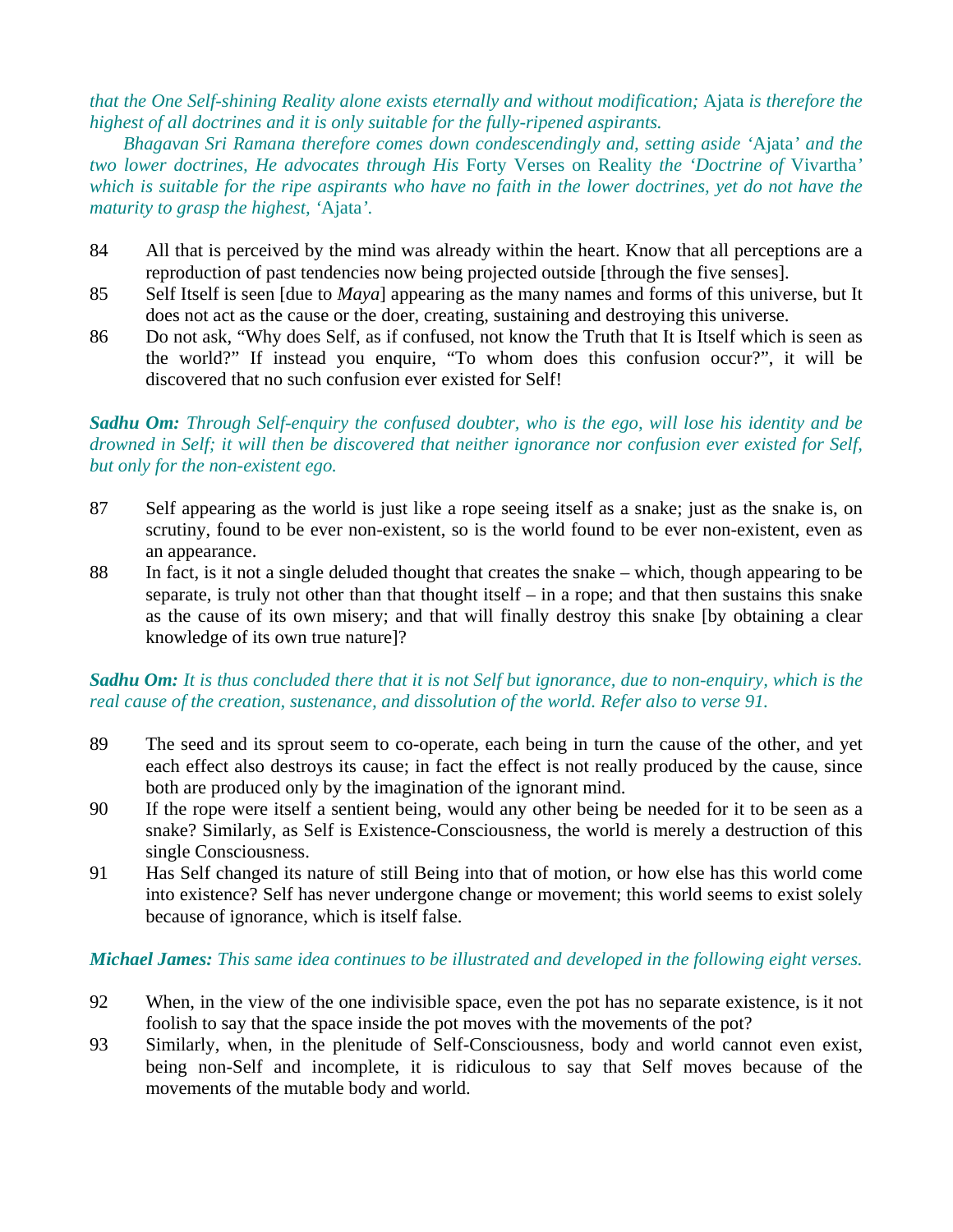- 94 Though Self, which is ever still because of Its wholeness, seems to move with the movements of the unsteady mirror, the mind, it is never the real Self that moves, but only its reflection, the mind.
- 95 If it is asked, "How did the delusive *upadhis* [attributes such as mind, intellect, *chittam* etc.] [appear to] arise for the Supreme Self, which is One without a second?", it must be replied that they are seen to arise only in the view of the ignorant *jiva*, and that in reality no attribute has ever arisen for Self. Thus you should know!

*Sadhu Om: There is no experience of the* upadhis *in* Jnana*, and therefore they appear only to the ignorant and never to the* Jnani*. Having heard this, the ignorant still ask the* Jnani *how their wrong outlook has come into being, but they should understand that a* Jnani *can never admit that* upadhis *exist for Self, and that it is therefore the responsibility of the ignorant to discover for themselves how and for whom the* upadhis *appear. Thus, Bhagavan often used to counter-question his devotees, and say, "You claim that* upadhis *have come into being and are real, and so you alone must find out what they are, and how, from where, and to whom they appear!"* 

 *This illustrates why the 'Doctrine of* Vivartha*' [i.e. simultaneous creation] is suited to the questioner's point of view, which only admits '*Ajata*' [i.e. non-creation]. The note to verse 83 may also be referred to here.* 

96 A spark of fire can fly out only for a fire-ball of limited size [and it could not do so from a fire which is unlimited and all pervading]. Similarly, it is impossible for *jivas* and the world to arise as tiny separate entities, 'I' [and 'this'], from the Supreme Self, which is the unlimited Whole.

*Sadhu Om: This means that the world, God and* jivas *appear only in the view of the* jiva*, who is a false reflection of Self, and that, in the supreme viewpoint of Self, there is no creation at all.*

97 The body exists only in the view of the mind, which is deluded and drawn outwards by the power of *Maya*. In the clear view of Self, which is a single vast Space of Consciousness, there is no body at all and it is therefore wrong to call Self '*Dehi*' or '*Kshetrajna*' [the owner or knower of the body].

*Sadhu Om: In scriptures like the* Bhagavad Gita*, the Divine Masters have condescended to use terms such as '*Dehi*' and '*Kshetrajna*', because of the inability of their disciples to understand if the truth were stated otherwise.* 

98 Unless the body is taken to be 'I', otherness – the world of moving and unmoving objects – cannot be seen. Hence, because otherness – the creatures and their Creator – does not exist, it is wrong to call Self the Witness.

*Sadhu Om: In the scriptures the terms '*Jiva sakshi*' [i.e. witness of the* jiva*] and '*Sarva sakshi*' [i.e. witness of everything] are used only as a formality, but they are not strictly correct. Only when there is something to be seen can there be a seer or 'witness' to see it. But in a state of oneness, where no others exist, who will witness what? Therefore Self, which is One without a second, cannot be called the witness.* 

99 The world does not exist apart from the body; the body does not exist apart from the mind; the mind does not exist apart from Consciousness; and Consciousness does not exist apart from Self, which is Existence.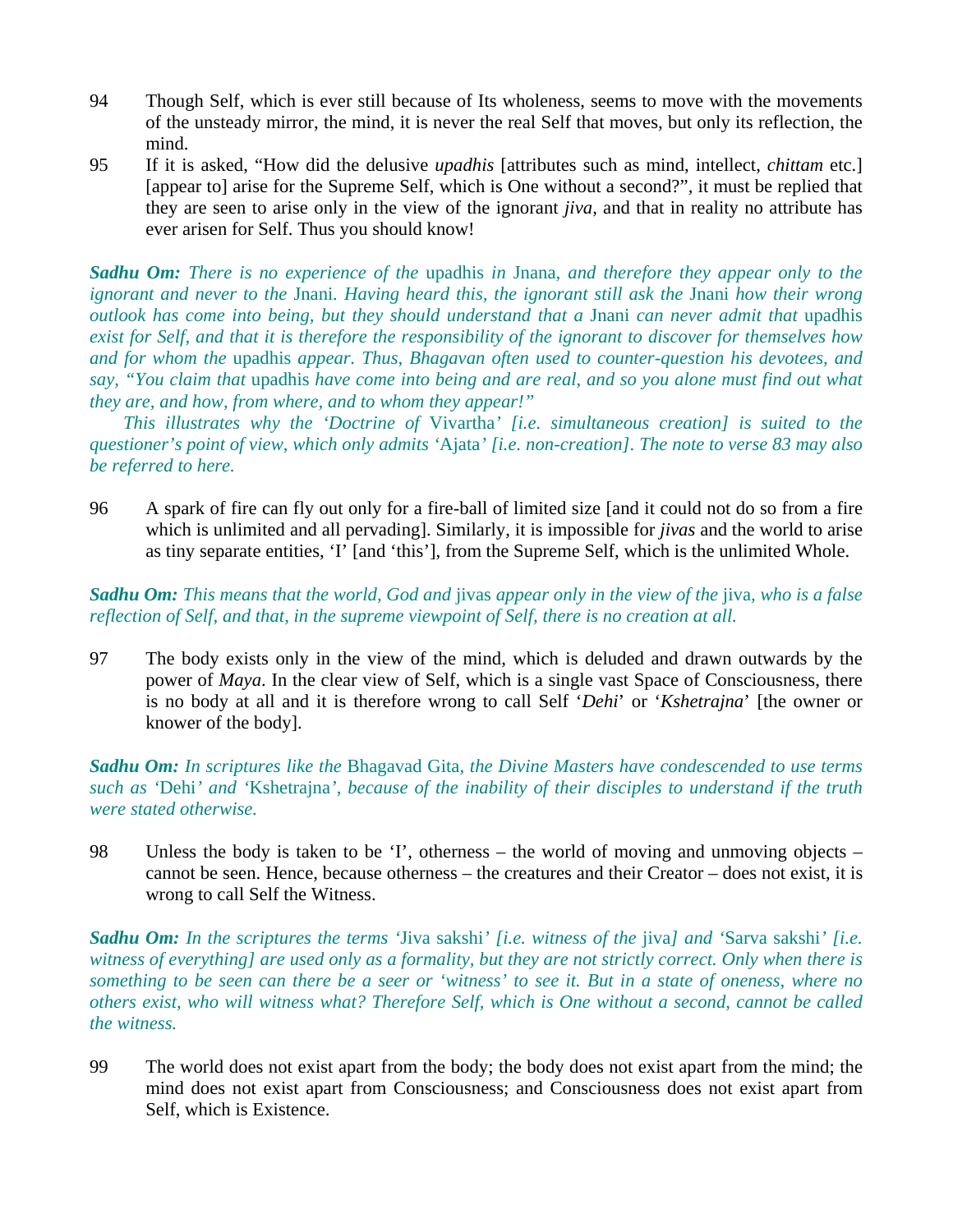*Sadhu Om: Therefore it can be concluded that everything is Self, and that nothing but Self exists.* 

## **7 The Doctrine of '***Ajata***'**

100 Although Guru Ramana taught various doctrines according to the level of understanding of those who came to Him, we heard from Him that '*Ajata*' alone is truly His own experience. Thus should you know.

*Sadhu Om: '*Ajata*' is the knowledge that nothing – neither the world, soul nor God – ever comes into existence, and that 'That Which Is' ever exists as IT is.* 

101 It is this same '*Ajata*' that Sri Krishna revealed to Arjuna in an early Chapter [two] of the *Gita*, and know that it was only because of the latter's bewilderment and inability to grasp the Truth, that other doctrines were then taught in the remaining sixteen chapters.

### **8 The Purpose behind the Diverse Theories of Creation**

102 Why do the different portions of the *Vedas* describe creation in different ways? Their sole intention is not to proclaim a correct theory of creation, but to make the aspirant enquire into the Truth which is the Source of creation.

*Sadhu Om: If creation were true, the scriptures would describe it in only one manner, but their diverse theories make it clear that creation is not the truth. To enable ripe aspirants to discover the falsity of the notion of creation, the* Vedas *purposely teach contradictory theories. However, such contradictions are found only in the descriptions of creation, they never occur when the* Vedas *attempt to describe the nature of Self, the Supreme. Concerning Self, they all agree and speak in one voice, saying 'Self is One, Perfect, Whole, Immortal, Unchanging, Self-shining etc., etc.' From this we should understand that the deep intention behind such conflicting theories of creation is to indirectly show aspirants the necessity of enquiring into Self, which is the Source of all ideas of creation.* 

# **9 The Part Played by God**

103 By His own Power of *Maya*, the Unchanging One, [though shining more directly than anything else], hides Himself unseen, and throws the rope of the three states into the space of the mind; keeping it upright. He then makes the *jiva*, who mistakes the body as 'I', balance on it, and thus He plays His divine game!

### *Sadhu Om: The three states are waking, dreaming and deep sleep.*

 *A magician's trick performed by village entertainers in India is used as a simile here. The magician, hiding himself behind a screen, throws a rope into the air and, making it appear to stand upright, he orders his assistant to climb it and balance on its top. Here, God is equated to the magician; the Heart is His hiding place; the three states are compared to the rope; and the jiva is compared to the assistant. But all of this is a game, only appearing in the onlookers' sight, and hence it is unreal. Similarly, creation, sustenance and dissolution, which appear to be God's '*Lila*' [i.e. divine game] are all unreal, as they are seen only by the ignorant.* 

104 In the view of the ignorant it may sometimes appear as if the Supreme Lord, who gave power of authority to *Maya*, is Himself bound by her deceitful orders [to delude *jivas*].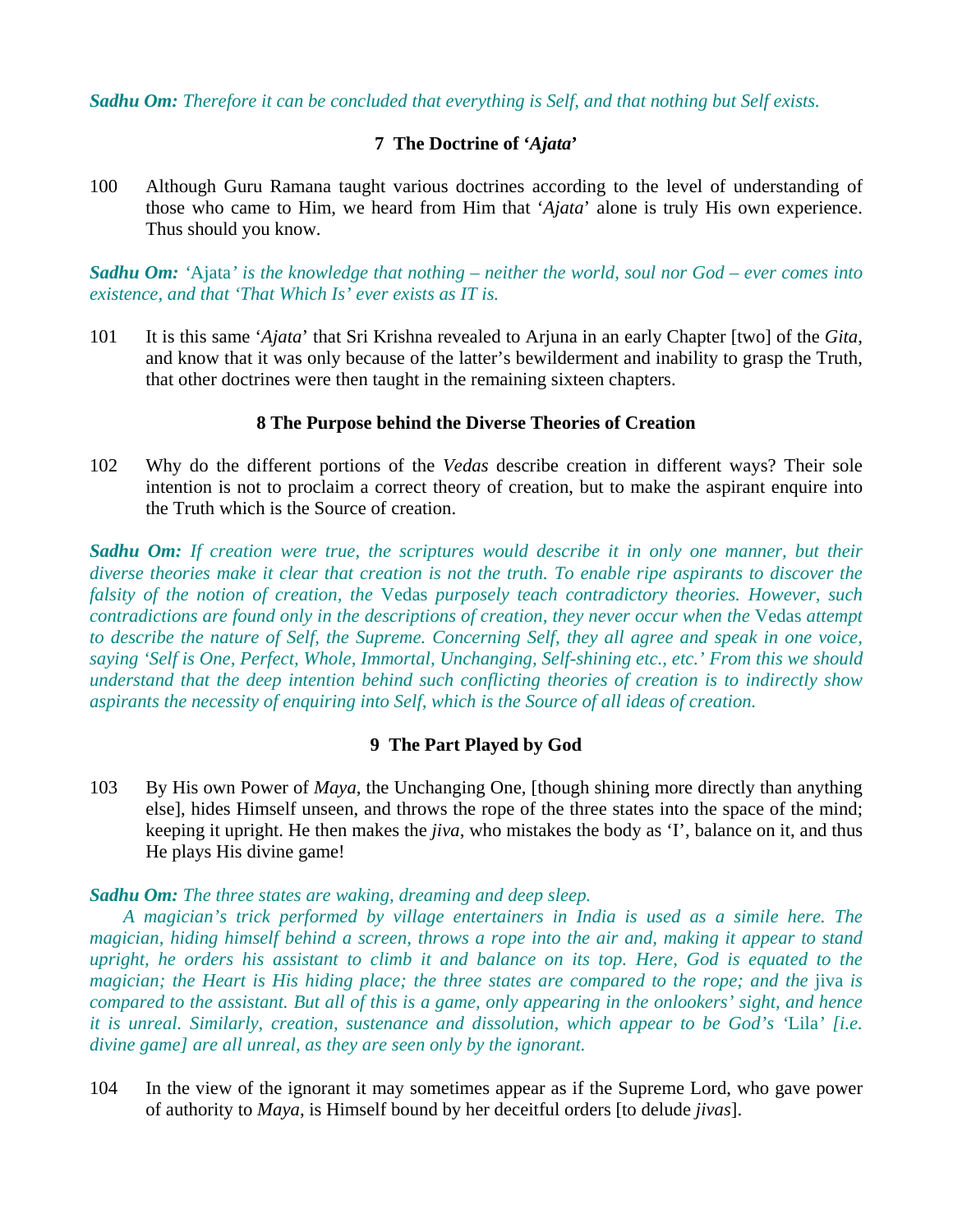*Sadhu Om: The significance of saying that the Lord gives power of authority to* Maya *is the experience of an aspirant who, while abiding as Self, becomes inattentive and allows the 'I'-thought to arise. If this rising of the 'I'-thought is once allowed, it is then no wonder that even God and the* Jnani *will also appear to be bound by the power of* Maya*; however, this appearance is false, being only in the view of the illusory 'I'-thought.* 

 *Even in the life of Bhagavan Sri Ramana there were some occasions when it seemed as if He approved of some of the foolish ideas of worldly-minded people, and as if He abided by the unnecessary conditions imposed by them. All these matters, however, only appeared so in the view of the ignorant.* 

- 105 Just as all beings, moving and unmoving, engage in their own activities due to the mere presence of the sun, which rises without any prior intention, so it is said in the scriptures that all actions are performed by God [who in truth neither acts nor has intentions].
- 106 In the mere presence of the sun, the convex lens emits fire, the lotus blossoms, the water-lily closes, and all creatures rise up, work and rest [according to their nature].
- 107 The five-fold phenomenon functions merely because of God's potent presence, just as the needle trembles near the magnet, or as in the light of the moon, the moonstone drips, the water lily blossoms and the lotus closes.

### *Michael James: The five-fold functions are creation, sustenance, dissolution, veiling and Grace.*

 *The sun does not plan or order that living beings should work, but, each in his own way, makes use of the presence of the sun to do as they wish. So also, the Presence of God (i.e., the Presence of Self) is used by the mind of each person in his own way, either to do karmas and be bound by them, or to inquire into Being and be liberated. Just as the activities of nature cannot continue without the sun, so the five-fold phenomenon cannot function without the Grace (i.e. The Presence) of God or Self.* 

108 In the Presence of the Lord, who has no intention of His own, *jivas* busy themselves outwardly, treading on various paths of action, and reap the fruits with justly result, until finally [realising the uselessness of action] they turn Selfward and attain Liberation.

*Sadhu Om: Though the Lord's Presence is essential for either bondage or liberation to occur – according to our own wishes – He is not responsible for them.* 

109 Just as the [good and bad] incidents that happen on earth do not affect the sun, and as the properties of the four elements do not affect the vast ether, so also the actions [karmas] of *jivas* will certainly never affect God, who is beyond the mind.

*Michael James: The properties of the four elements are:* 

*Earth – size and weight Water – coolness and fluidity Fire – heat Wind – movement and speed*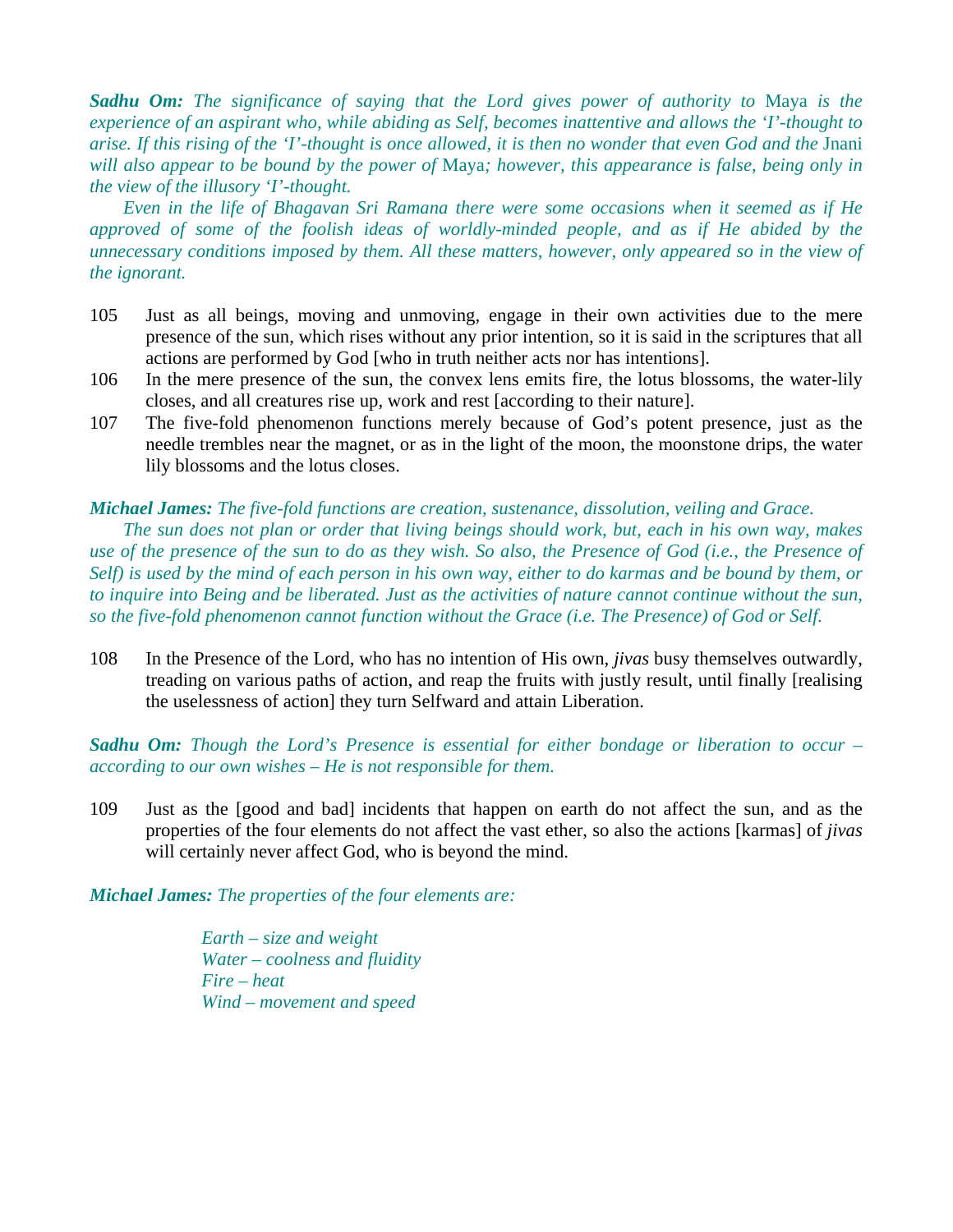### **10 The Three Prime Entities [God, World and Soul]**

110 If one enquires to the very end, "Who is this *jiva*, 'I'?" it will be found that he is non-existent, and Shiva will be revealed as being nothing but the Supreme Expanse of Consciousness. Thus, when the *jiva* – the seer, who with great desire saw this world – has disappeared, it is ridiculous to attribute reality to the world – the seen.

**Sadhu Om:** Since the truth of the seer and the seen are one and the same, when the seer *[i.e., the jiva*] *is found to be unreal, the seen will also be known to be unreal. The true nature of Self [which was hitherto conceived, in this trinity, as being God] will then be found to be the only reality.* 

111 After the above two prime entities [i.e. world and *jiva*] have disappeared, that which alone remains shining is Shiva [i.e. Self]. But although This is the absolute Truth, how can the already dead *jiva* think of It as being non-dual?

*Sadhu Om: Since the Truth of Non-duality [*Advaita*] is beyond thought, Bhagavan Ramana used to say that* Advaita *cannot be called a religion, because '*mata*' [religion] is that which is found by '*mati*' [the mind]. See verse 993.*

112 If world and *jiva* are said to be eternal and real, it would then mean a flaw in the Wholeness of the Supreme Lord. Unless we accept that the Lord is imperfect and divided, we cannot say that world and *jiva* are real.

*Sadhu Om: Those schools of thought, such as* Dwaita *and* Vishishtadwaita, *which say that world and*  jiva *are real, should accept that they are thus degrading God as a partial reality, or else they should give up their dualistic ideas.* 

113 If *jiva*, the reflected Consciousness, is really an entity separate from the Supreme, then the declaration of the Sage, "Shiva does all, *jivas* do nothing", would be merely an imagination, and not based upon their experience.

*Michael James: As it would be absurd to suggest that Sages make imaginary statements not based upon their experience, it cannot be correct to conclude that* jiva *is a real entity separate from the Supreme.* 

114 When the limited light [which is used to project pictures on the cinema screen] is dissolved in the bright sunlight [which enters the cinema], the pictures also will disappear instantaneously. Similarly, when the limited consciousness [*chittam*] of the mind is dissolved in supreme Consciousness [*Chit*], the picture show of these three prime entities [God, world and soul] will also disappear.

### *Michael James: See verses 10, 11 and 70.*

115 Thus, since the Truth of the Source is One, why do all religions [and sometimes even Sages] start their teachings by at first conceding that these three prime entities are real? Because the mind, which is tossed about by objective knowledge, would not agree to believe in the One unless the Sages condescended to teach It as three.

*Michael James: See verse 2 of* Ulladu Narpadu*.*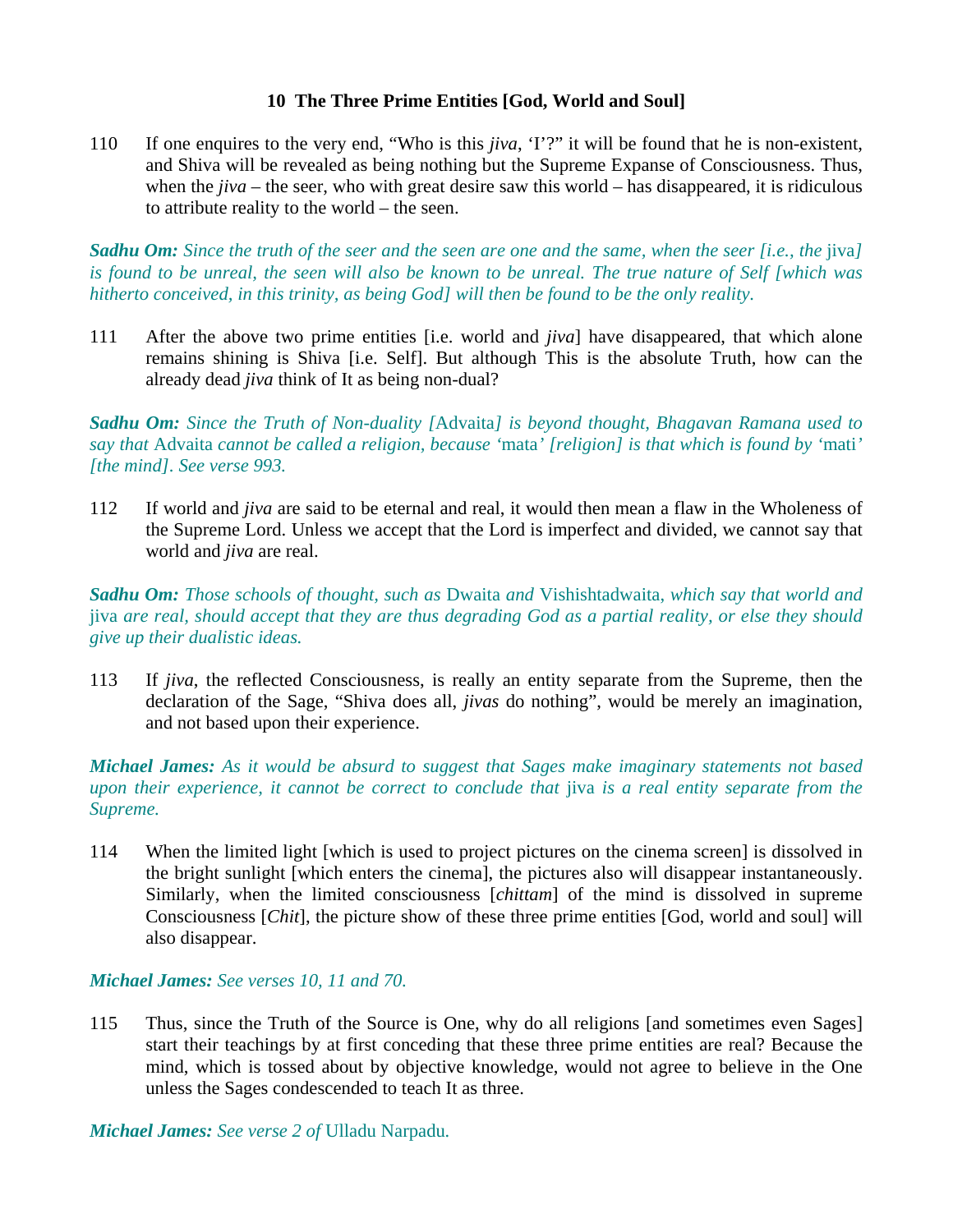## **11 Veiling**

- 116 Know that the thick veiling of a *jiva's* forgetfulness about all the troubles caused to others or by others during his innumerable past lives is due to the Grace of God [for his own peace of mind].
- 117 When the remembrance of even a few miserable instances in this lifetime can make one's life a hell, should not forgetfulness alone be loved by all?

*Sadhu Om: In the above two stanzas Sri Bhagavan advises us that it is foolish to try to know about our past births. Both pain and pleasure are mere thoughts, originating from the root 'I'-thought, which is misery itself; hence, since no true happiness can come from misery, to forget the pain and pleasures of the past is alone bliss.* 

# **12 Individuality**

- 118 Individual Gods and Goddesses and their particular powers will appear to be real only in the imagination of those minds which admire them. Such mental delusion is at all times completely non-existent for Self, which transcends the mind.
- 119 It is only due to the false sense-bound knowledge of the ignorant that they say that *Muktas* who have realized the Truth have individuality [*vyakti*]. Truly, universality [*avyakti*] is the real state of a *Jnani*, whose nature is the Expanse of Consciousness; the individuality seen in Him by devotees is a reflection of their own individuality.

**Sadhu Om:** In this verse it is stressed that people who say, "Not only do we know that the Jnani is an *individual, but even He feels that He has individuality" are totally wrong; what they see in Him is merely the reflection of their own nature.* 

120 That which shines in the heart of an earnest aspirant as the Supreme Reality is mere *Jnana* itself. Why therefore, after the annihilation of the ego, point out "This One is a great *Jnani*, and that One is another"? Are They merely the bodies?

*Michael James: Appendix 3, 'Who is a* Jnani*?' in* The Path of Sri Ramana*,* Part 1*, will explain in more detail this verse and the following two.* 

- 121 With great eagerness and wonder you fly to see one Mahatma here and another Mahatma there! If you inquire, attain and know the *Maha-Atma* [i.e. the Great Self] within your own heart, then every Mahatma is none other than that One [within you].
- 122 Whatever high and wonderful state of *tapas* one may have attained, if one still identifies oneself with an individuality, one cannot be a *Sahaja-Jnani* [i.e. One in the State of Effortlessness]; one is only an aspirant of, perhaps, an advanced stage.

*Sadhu Om: The intention behind Sri Bhagavan's instructions to us in this verse is that we should each of us see for ourselves whether or not we have the notion of individuality, ignoring the fact that others may call us a* Jnani *or an* ajnani*, and that we should try, on this principle, to set ourselves right. This verse is not intended to give us a yardstick with which to measure others as Jnanis or ajnanis.* 

123 Leaving aside that true Self-Consciousness, which is devoid of the least feeling of individuality, and displaying any number of *siddhis*, is a sheer waste. Who but those fools who are incapable of knowing Self, will desire these senseless *siddhis*?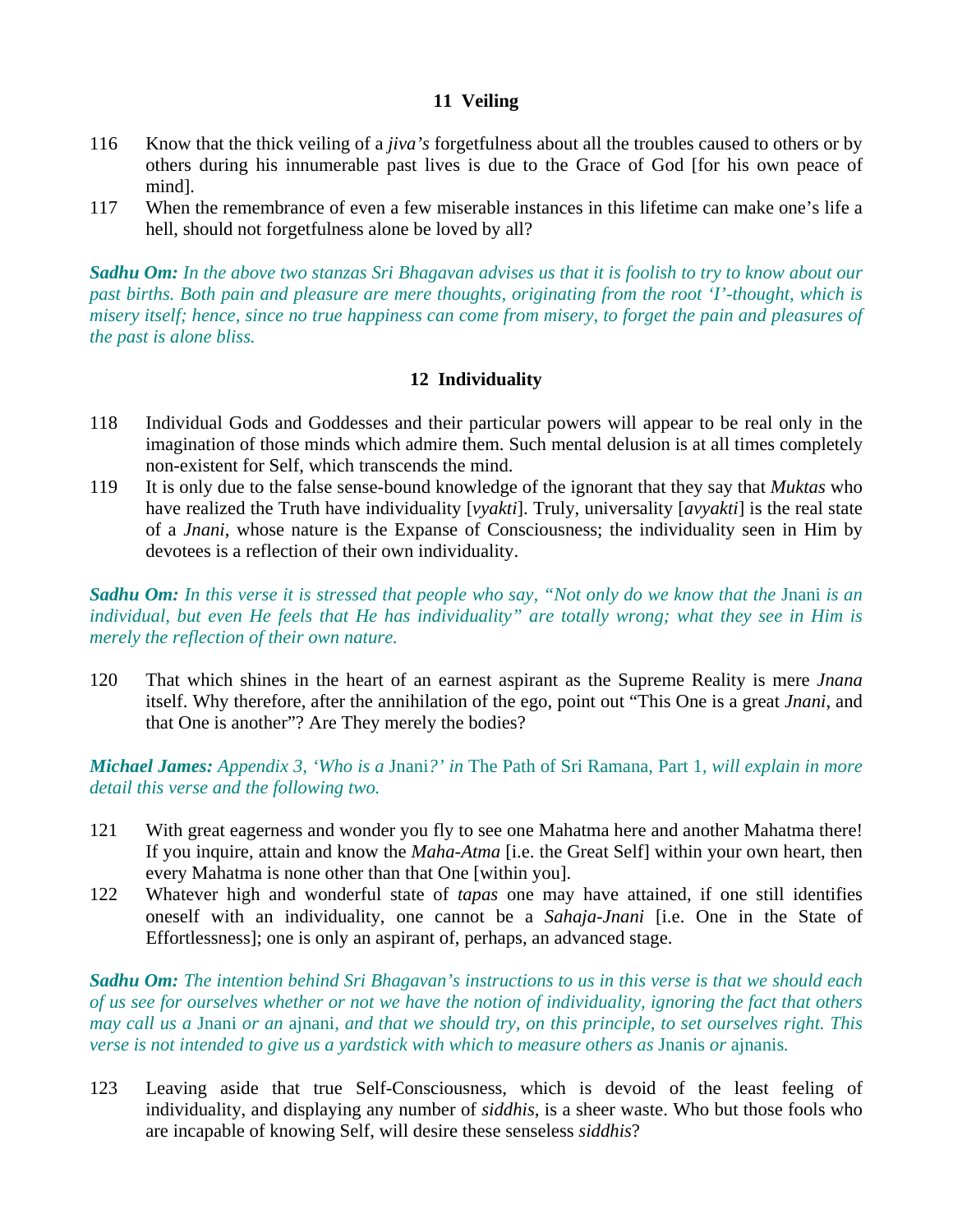*Sadhu Om: A* Jnani *will not feel himself to be the doer of any* siddhis *which, according to* prarabdha*, He may appear to display; they will not therefore make Him proud and happy, and despite them, He will remain as ever, revelling in Self. Refer to verse B 2 (169) of this work, which is also verse 15 of*  Ulladu Narpadu [Reality Revealed in Forty Verses] Supplement*.* 

124 The *Jnani*, the Formless One who ever abides as the Supreme Self, is a collected totality of all individual *siddhis*. All the *siddhis* which function through them are His alone, since He is the witness of them. Know Him as none other than Lord Dakshinamurti!

#### *Sadhu Om: The* Jnani *is described as 'the Formless One'.*

 *Since individual* siddhas*, even if they possess all the eight-fold* siddhis*, are unable to display them proudly in front of a* Jnani*, who possesses* Atma-Siddhi *[i.e., abidance in Self], which is the highest of all* siddhis*, they are said to be contained within Him. Since the* Jnani *is the Self of God, from whom*  siddhas *borrow their powers, all* siddhis *are here said to be His alone.* 

 *The* Jnani *is neither a* Murti *[i.e., the form of an individual God], nor even an Avatar or* Amsa *[i.e., an aspect or part] of the* Trimurthis *[i.e., the three Gods of Creation, Sustenance and Dissolution]. Since the* Jnani*, the Guru-*Murti*, is above the* Trimurthis*, He is described here as Lord Dakshinamurti, the Primal Guru.* 

#### **13 Association with the Unreal**

**B1** Give up thinking that the loathsome body is 'I'. Know Self, which is eternal Bliss. Cherishing the ephemeral body as well as trying to know Self is just like using a crocodile as a raft to cross a river.

*Michael James: Some of the verses in this work were composed by Bhagavan himself. They are numbered independently of the main work as B1, B2, B3, etc. The B stands for Bhagavan. This particular verse also appears as verse twelve in* Ulladu Narpadu Anubandham*.* 

*Sadhu Om: The phrase "Cherishing the ephemeral body" is liable to be misunderstood by aspirants; Sri Bhagavan merely intends to give a warning through this verse to those aspirants who believe that, in order to realise Self, they must live a long life in a healthy body. Such people sometimes go to extremes and, calling themselves yogis, waste most of their waking life doing certain yoga practices and preoccupying themselves to the point of hypochondria with a concern about sattvic diet, physical cleanliness, handsome appearance, good health and so on. These foolish people, as a result, are merely a trouble to their benefactors and useless parasites on society.* 

 *However, Bhagavan does not intend to deny the necessity or wisdom of taking a reasonable and moderate care of physical needs. A wise shopkeeper's aim should not be merely to pay the rent on his shop, but should be to earn a large profit on top of the rent; similarly, an aspirant's aim should not be merely to provide food, clothing and shelter [the rent] for his body [the shop], he must remember that his business in this body is Self-enquiry, and his aim is to make the worthy profit of Self-Knowledge. However, if the rent is not paid for this body, the business cannot thrive. On the other hand, however, paying the rent [i.e., providing these necessities] should not become the sole endeavour of our whole life; the major portion of our attention must be aimed directly at attaining Self-Knowledge, while attending to a bare minimum of the necessities. Excessive anxiety about the physical necessities of life is like clinging to a crocodile which, instead of acting as a raft to help us cross the river of* samsara*, will swallow us, making all our futile efforts come to nothing.*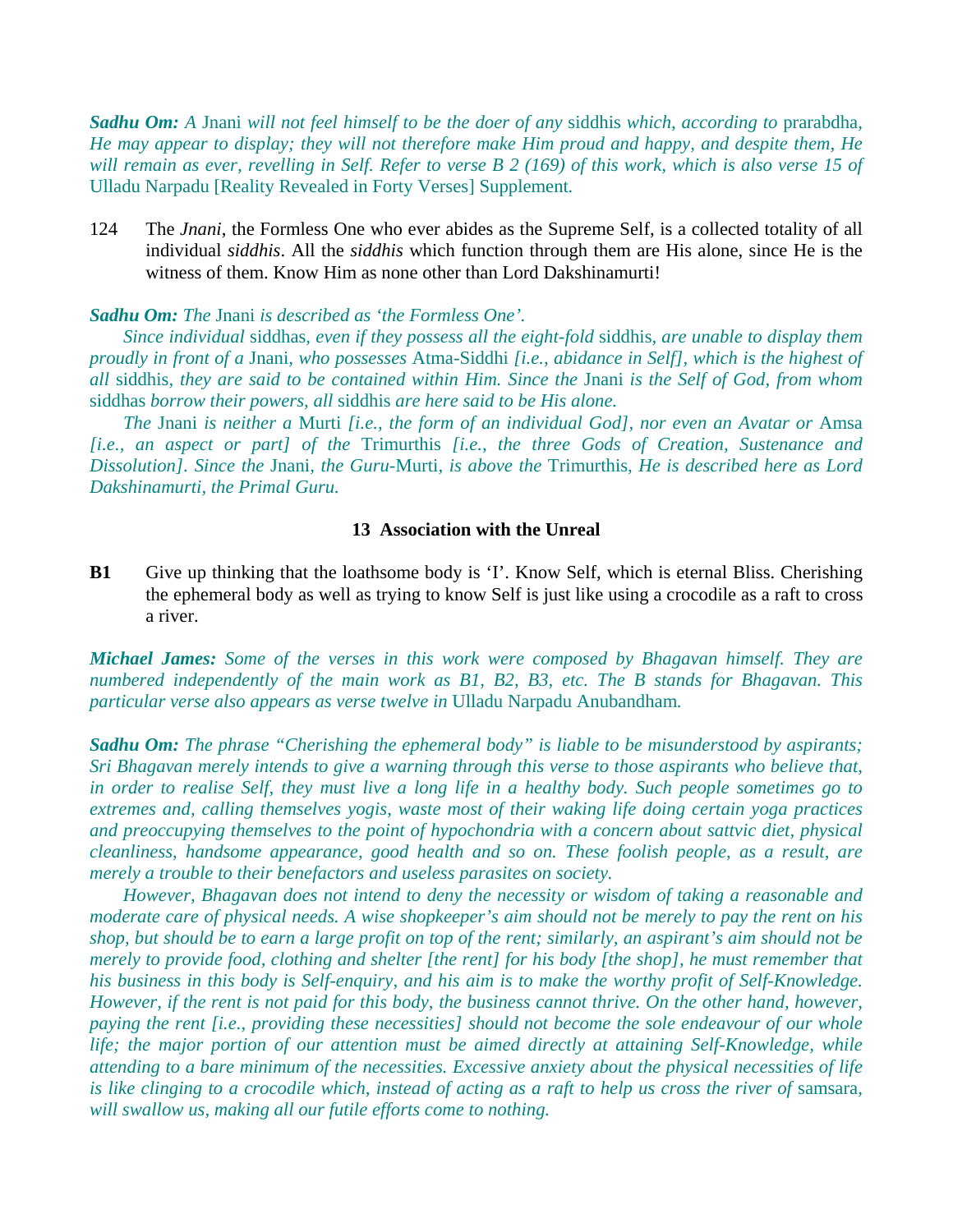- 125 Those who show great care and love for their bodies, while saying that they are trying to know Self, are like one who tries to cross a river, mistaking a crocodile for a log.
- 126 Instead of attending to *Sat-Chit-Ananda*, the subtlest, which is beyond the reach of speech or mind, to spend one's life attending merely to the welfare of the gross body is just like drawing water with great difficulty from a well in order to water some useless grass [instead of paddy].
- 127 Those who take to the petty life, mistaking the body as 'I', have lost, so to speak, the great life of unlimited Bliss in the Heart, which is ever waiting to be experienced by them.
- 128 Not knowing that the world in front of them brings only great harm, those who take it to be real and a source of happiness will drown in the ocean of birth and death, like one who takes hold of a floating bear as a raft.

*Sadhu Om: If someone has caught hold of a floating bear, without knowing its true nature but hoping that it will serve as a raft, he will find it very difficult to leave it, even when he has discovered his mistake, since the bear will also have caught hold of him; similarly, even though someone has heard from the Guru that the world is a false appearance, he finds it very difficult to leave it aside, because of the tendencies of attraction which he created by his great desire for it, when he took it to be real. Such is the strength of the mind's attachment to this world!* 

- 129 Just as the movements of a vehicle in which one is sitting is wrongly taken to be one's own movements, so also those who do not have Self-Knowledge suffer from the delusion of mistaking the birth and death [i.e., *samsara*] experience by the ego as their [Self's] own [birth and death].
- 130 If the ignorant one, who is clinging to the body and world as real, wants to have peace, he should, giving up his wrong notion, cling like an *udumbu* to Self in his heart.

## *Michael James: An* udumbu *is a giant lizard found in India which grows up to three feet in length; its peculiarity is that it is able to cling to the flat surface of a wall so firmly that a man holding it can lift himself up.*

131 Those who live the life of an ego, desirously entertaining themselves with the pleasures of false sense objects, will be doomed to delusion. The only life worth living is revelling in the Supreme Consciousness – that is, being Self.

# **14 The Pandit**

132 Why do many of you call me a Pandit? The correct sign of the real Pandit is the knowledge that the knower of the all the arts and sciences is non-existent, and that all he has learnt throughout the past ages is therefore mere ignorance.

*Sadhu Om: Here Sri Bhagavan is objecting to those who call Him a great Pandit simply because they see in Him poetical genius, fluent knowledge of the scriptures, a wonderful power of memory, sharp intelligence, skill in argument, acquaintance with many languages, medical knowledge, architectural skill, and so on. He denies that one who has learnt all the arts and sciences is a true Pandit. The ego, the wrong knowledge that "I am the body" is itself the primal ignorance, so how can the learning acquired by such ignorance be true knowledge? The knowledge of anything but Self is therefore mere ignorance.* 

 *However, Sri Bhagavan is Himself the true Pandit, because of His Self-Knowledge. He who is able to discriminate and understand this is alone fit to take to Self-enquiry and gain Self-Knowledge, thus qualifying himself to be called a true Pandit.*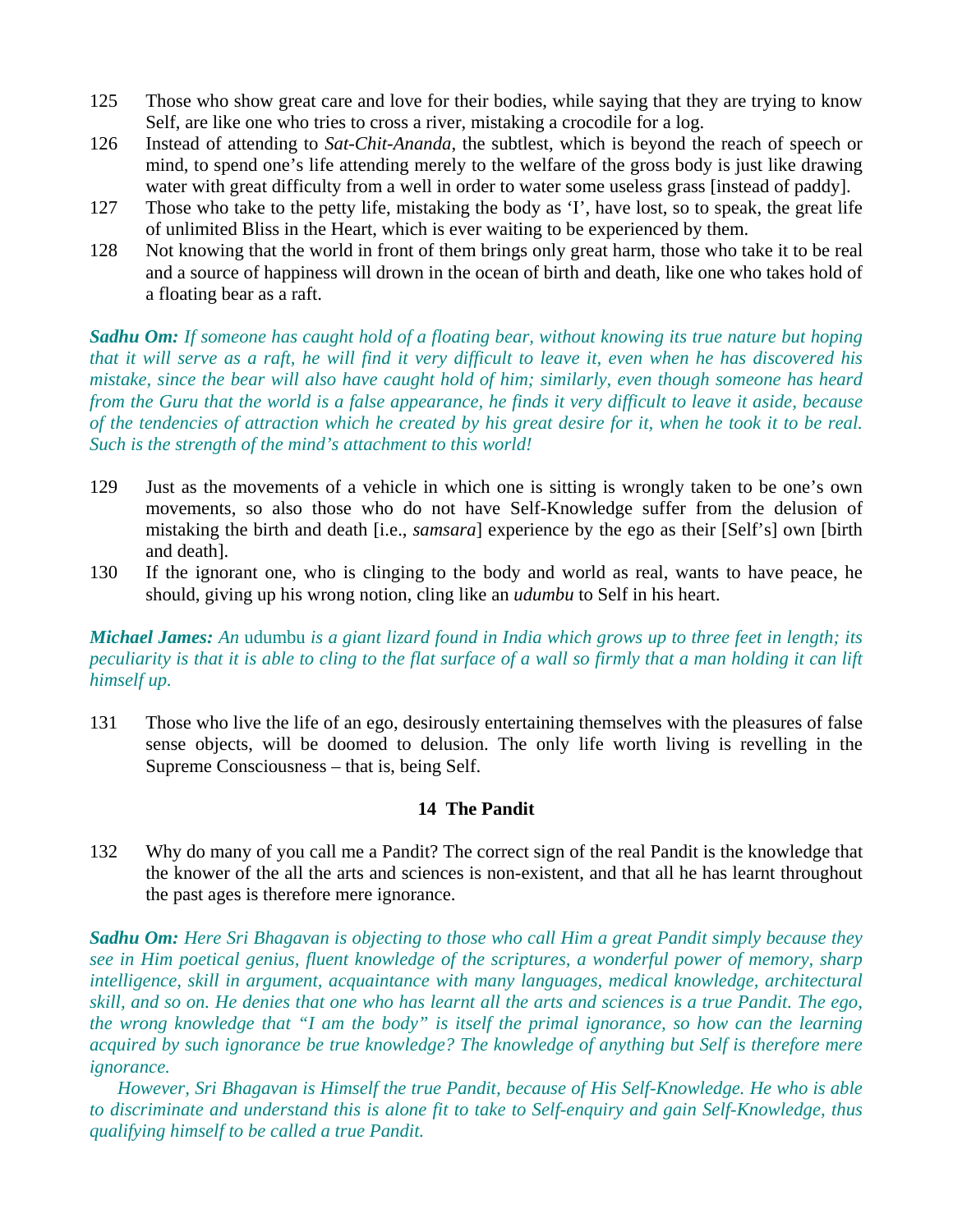- 133 Enquiring, "Who is this 'I' that has learnt all these arts and sciences?", and thereby reaching the Heart, the ego vanishes along with all its learning. He who knows the remaining Self-Consciousness is the true Pandit; how can others who have not realised It be Pandits?
- 134 Those who have learnt to forget all that was learnt, and to abide within, are alone the Truth-Knowers. Others, who remember everything, will suffer with anxiety, being deluded by the false *samsara*.

*Sadhu Om: The knowledge of all the sixty-four arts and sciences are nothing but the fruit of thinking, and thinking and forgetting are properties of the mind, which is lost in the State of Self-Knowledge, where Oneness prevails and where neither remembering nor forgetting take place. Bliss alone shines in this State, and only he who has learnt to experience this Bliss is the real Pandit.* 

135 O scholar, you who bow your head in shame in front of a *Jnani* when He asks you, "Oh, poor soul, who are you that has learnt all [these arts and sciences]?", may your ignorant mind be damned.

*Sadhu Om: The strong-sounding words used here by Sri Bhagavan – "may your ignorant mind be damned" – should be understood to be a blessing rather than a curse, since the aim of the aspirant is the damnation (i.e., the total annihilation) of his own mind. Refer also to* Upadesa Manjari *[*Spiritual Instruction*] Chapter 1, Question 4.* 

- 136 One who is permanently established in Self-Consciousness having destroyed delusion, which is in the form of doubt and misunderstanding – is the Supreme Pandit.
- 137 Know that he who, by annihilating the ego, knows the Supreme Thing as It is that is as the real 'I am', which is the noun 'I', Self's natural name, shining together with the verb 'Am' – is the true spotless Pandit.

# **15 The Poet**

- 138 Responding with a melting heart for the past wrong use of his tongue in wretched human praise, let the poet live gloriously, taking to the new resolution, 'I will no more sing in praise of any human being, but to the glory of God alone'.
- 139 Those who, instead of dedicating to God's Feet the poetic flow which they achieved by His Grace, squander it in unworthy human praise are, alas, like those who compel their daughter, the tongue's eloquence, to take to prostitution.

*Michael James: The words 'their daughter, the tongue's eloquence' may alternatively be translated as 'the Goddess of Eloquence [Saraswati]'.* 

140 The divine flow of poetry can spring only from a heart which has become still, being completely freed by Self-attention from all attachment towards the five sheaths, starting with *Annamaya* [the body composed of food].

# **16 The Vanity of Learning**

141 After knowing that the purport at the heart of all scripture is that the mind should be subdued in order to gain Liberation, what is the use in continuously studying them? Who am I?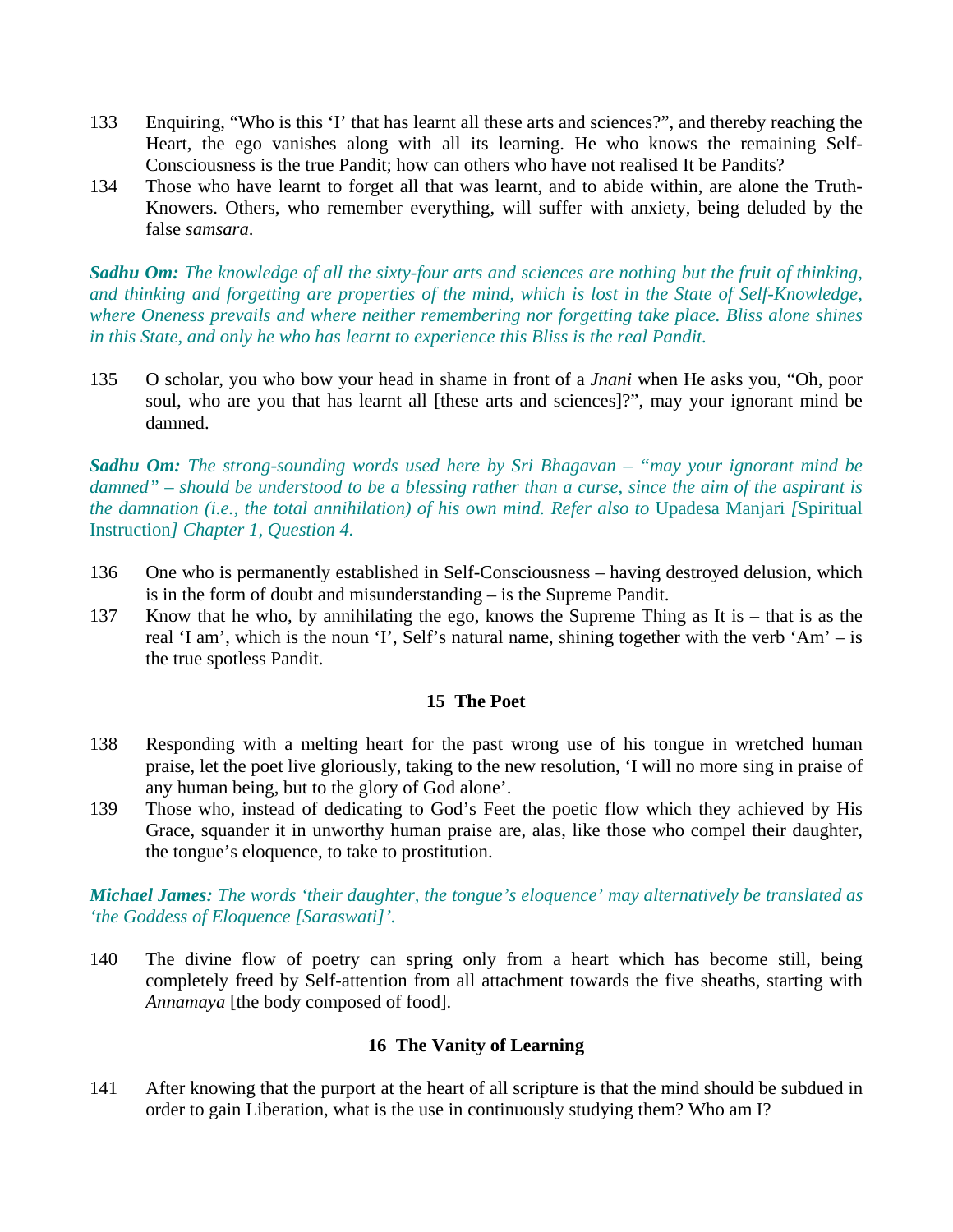142 If those who are unfit even to live a life of religious morality, take to a critical study of Vedanta, it is nothing but a pollution of the purity of Vedanta.

*Muruganar: This verse emphasises that the purity of mind and heart is essential for those who take to the study of Vedanta.* 

- 143 For those who are very attached to their filthy bodies, all the study of Vedanta will be as useless as the swinging of the goat's fleshly beard unless, with the aid of Divine Grace, their studies lead them to subdue their egos.
- 144 To be freed from ignorance by mere studies is as impossible as the horns of a horse, unless by some means the mind is killed and the tendencies are thus completely erased by the blossoming of Self-Knowledge.

*Sadhu Om: Readers should remember that Bhagavan Sri Ramana recommended Self-enquiry and selfsurrender as the only two means by which the Truth may be known. The result of both these methods is both* mano-nasha *[death of the mind] and* vasana-kshaya *[eradication of the tendencies].* 

145 For the *jiva's* weak and unsteady mind, which is ever wavering like the wind, there is no place to enjoy bliss except the Heart, its Source; the study of scriptures is, for it, like a noisy *shandai* [a cattle fair].

*Sadhu Om: The arts are merely the skilful play of mental modifications [*mano-vrittis*]; just as flowing rivers roar wildly until reaching their original source, the ocean, where they become peaceful and silent, so also the restlessly moving mind will not find peace and silence until, giving up such* vrittis*, it returns and abides in its Source. Refer also to verse 8 of* Arunachala Ashtakam *[*The Eight Stanzas to Arunachala*].* 

146 Rooting out useless sense-desires is possible only for those expert enquirers who, giving up the vast *Vedas* and *Agamas*, know through Self-enquiry, the Truth within the Heart.

*Michael James: The phrase* 'Vedas *and* Agamas' *refers to the portion of the scriptures that teaches ritualistic actions for achieving desired ends.* 

147 Though one learns the blemishless *Jnana Sastras* perfectly and with great enthusiasm, one has to forget, give up and be free of them when one tries to abide as Self.

**Sadhu Om:** It is necessary to have great enthusiasm for studying during the time of Sravana *[i.e., hearing from the scriptures and the Guru], but this desire and enthusiasm will fade away during the time of* Manana *[i.e., reflection upon these teachings], because the ideas will then lose their novelty owing to one's complete conviction in them. However, during the time of Nididhyasana [i.e. practice], when the aspirant tries to turn Selfward, he finds that the scriptures learnt by him tend to rise as obstructing thoughts, due to the power of* Sastra vasanas*. Thus, even the divine scriptures have to be discarded and forgotten, while the aspirant tries to remain alone and merge into the Heart.* 

# **17 The Greatness of Vedanta**

148 Worldly people, deluded by sensual pleasures which lead to destruction, cannot know of the existence of the Truth. They call the fertile glory of the aspirant's blossoming *Jnana*, which was attained by dispassion towards sense-pleasures, as the 'barren ground philosophy'.